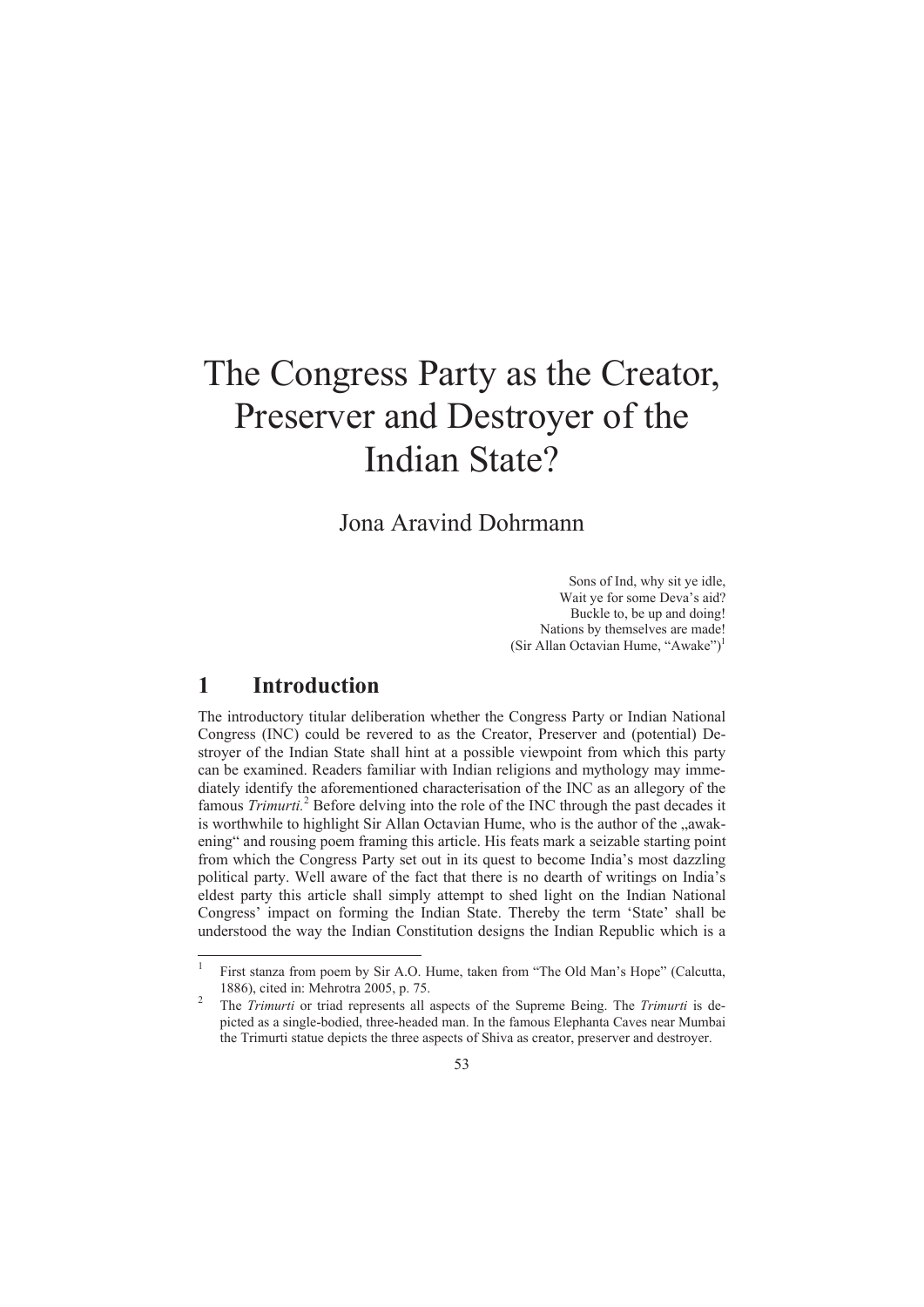union of its various states. Through the Constitution the Constituent Assembly wanted to establish India as a democracy with a strong centre as well as with a strong secular bias. In this concept the people within India were recognised as one Nation, thereby juxtaposing the Indian against the Pakistani concept of Hindus and Muslims being two different Nations. Therefore, for our purposes, any of the INC's impact on the structure of the Indian Union, secular set-up and/or democracy is seen as an action relevant for the situation of the Indian State.

Almost everything about the Indian National Congress is remarkable. One of the most striking features of the party in question is that it was founded by a member of the British Indian Civil Service – a Scotsman. This is probably the only instance in modern history in which a nationalist party in a colonial territory was organised and led for many years by a member of the ruling authority, which was the British Empire. But in a country where members of a Legislative Assembly (MLA) are flown out of the state by their own party men into another state belonging to the same party to avoid their being wooed to another party, $3$  exceptional things can be expected. Now it seems the Indian National Congress has come full circle with an Italian-born person at the helm of party affairs. It is rather unusual for a party which claims to have been the main propellant in the struggle for independence to have been under the direct influence of foreigners or foreign born people, even having been established by one. In the following I would like to emphasise on a few aspects of the Indian National Congress which for a long time was seen as the state-supported and state-supporting party of India (Rothermund). This article looks at the Indian National Congress under the hypothesis that it can be seen as the Creator, the Preserver and also the potential Destroyer of the Indian State. The corroboration of the hypothesis is not as important as the widening of the reader's angle.

## **2 Founding of the Indian National Congress**

As already drawn attention to, the Indian National Congress is the brainchild of a Civil Servant of the British Empire. Allan Octavian Hume was born in 1829. Already his father, Joseph Hume, had served in India and was the founder of the Radical Party in England. At the young age of 20 Allan Octavian Hume set foot on Indian soil in Calcutta (as it was till recently known, though today called Kolkata) as member of the Bengal Civil Service. As a politically alert person he must have absorbed every development in pre-Victorian governed India which eventually led to the administrative take-over of the reigns of India by the British Crown. Preceding the take-over was the Indian Mutiny of 1857 which made a strong impression on Hume. On one hand, he escaped death narrowly at the hands of rebels; on the other

-

<sup>3</sup> Indian newspapers in the month of February have repeatedly reported that about a dozen of BJP MLAs from Goa have been taken to Rajasthan after the party leadership feared poaching by the INC ahead of a vote of confidence in the Goa Assembly, vide: "BJP herds its Goa MLAs to Lake City", *Sunday Times* of 20.02.2005, page 1.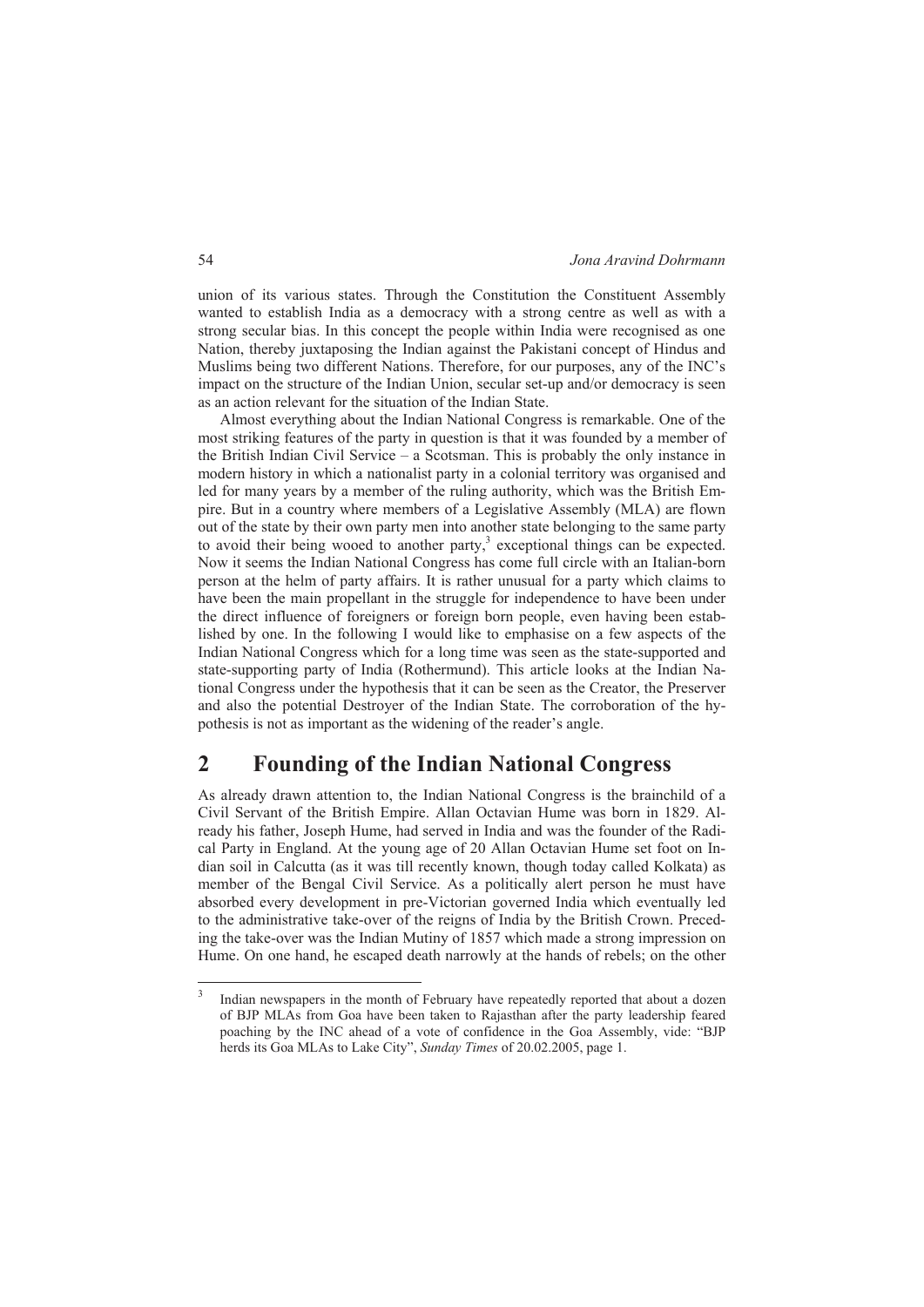hand, he had always disdained any kind of tumultuous upheaval. Throughout his later life Hume was haunted by the fragile construct of Imperial rule in South Asia. As Mehrotra put it, Hume feared yet another and more terrible revolt in India, so much so that he bent all his energy to safeguard against there being a repetition of the 1857 happenings and to ensure that Indians gained self-government without violence and bloodshed (Mehrotra 2005: 59). Mehrotra goes on to narrate that Hume, far from being embittered by India or Indians, regarded India not as his exile home but genuinely loved the country and its people with whom he easily made friends. After being a collector and commissioner of customs he was appointed in late 1870 by the then viceroy, Lord Mayo, as officiating Home Secretary in the imperial government of India. Later he was secretary in the Department of Revenue, Agriculture and Commerce. Though being an able administrator he was seen by his fellow colleagues as eccentric and egoistical which later led to his downfall after his interceder, Lord Mayo, was succeeded by less lenient viceroys. On Viceroy Northbrook's arrival to India in 1872 Hume told him frankly in writing that the British were not loved in India and in no unclear words criticised the British Indian Government:

A studied and invariable disregard, if not actually contempt for the opinions and feelings of our subjects, is at the present day the leading characteristic of our government in every branch of the administration.<sup>4</sup>

After his suspension Hume was demoted to the post of a member of the board of revenue in Allahabad. Little did the Viceroyalty suspect that this was a blessing in disguise for the rise of the party that was to determine or co-determine India's fate for more than the next 100 years. His official career ruined when he was just 50, his demotion set him free to devote his time and energy to the cause of Indian nationalism. Coinciding was the emergence of theosophical thoughts in India. Therein Hume was most attracted by its principal tenet regarding the essential unity of all religions and the universal brotherhood of man (Mehrotra 2005: 63). His fortunes turned again when Lord Ripon, a rather indophil and socialist viceroy, took charge of India. The following was what he confided to a radical friend in early 1883:

[M]y view of the work which I am engaged in is that I am laying the foundation upon which hereafter be built a more complete system of self-government for India which may convert what is now a successful administration by foreigners into a real government of the country by itself. If in one or two generations, nay, even if in another century, we can accomplish the undertaking, and can render India selfgoverning upon just and equal principles, our work here will have been done.<sup>5</sup>

Hume, who had by then left his political isolation, served as an intermediary between the viceroy and the Indians to ascertain and organise Indian opinion in favour

 $\frac{1}{4}$ Hume to Northbrook, 1 August 1872, Northbrook Papers, cited in: Mehrotra 2005.

<sup>5</sup> Ripon to Thomas Hughes, 9 January 1883, Ripon Papers, cited in: Mehrotra 2005.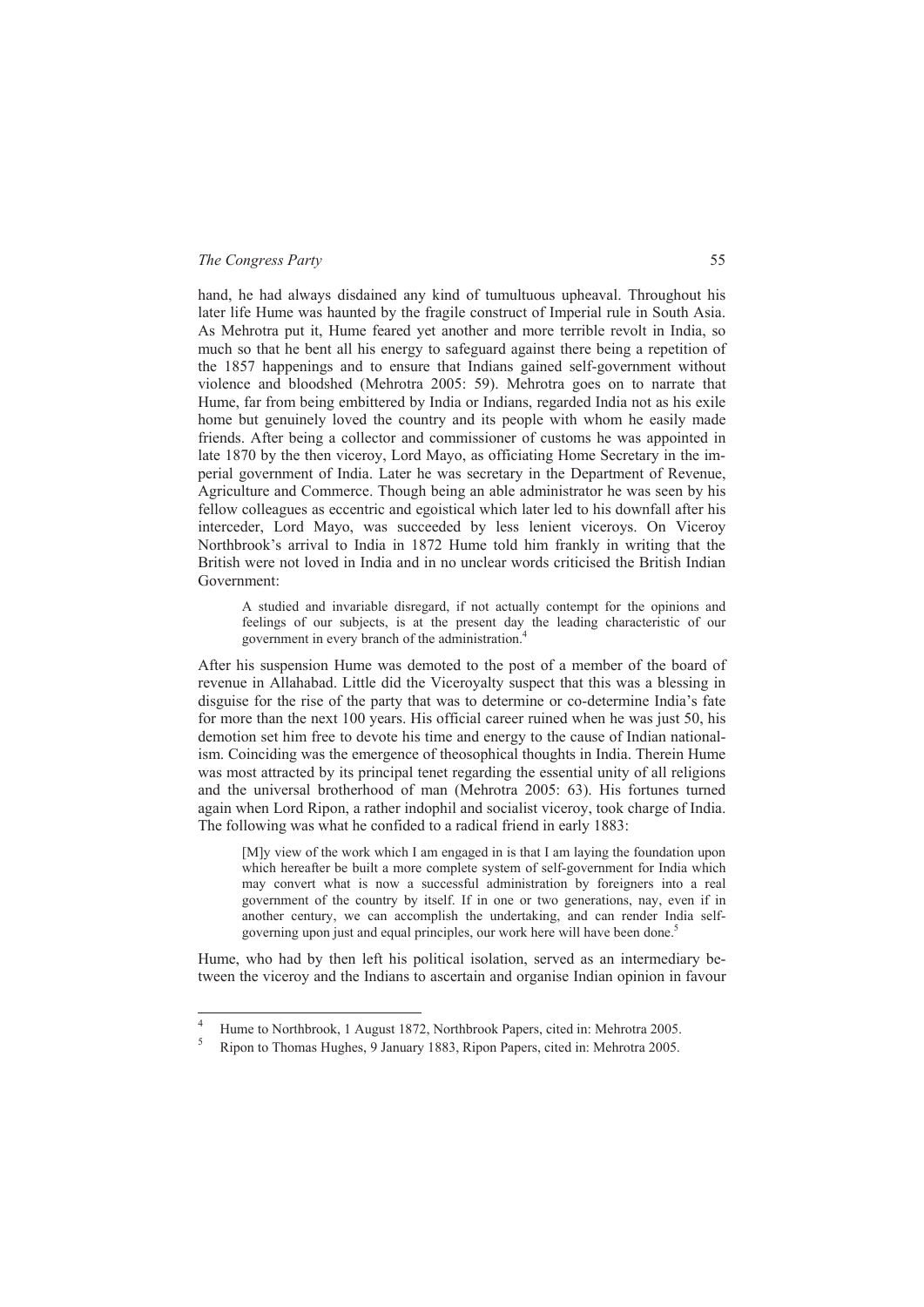of Ripon's liberal policies, which would allow Indians a larger share in local selfgovernment. Ripon left India in December 1884. No other viceroy before or after Ripon was more dear to the natives as he was, and conversely no other viceroy was possibly so detestable to the Anglo-Indian community as Ripon. Long before M.K. Gandhi was called 'Mahatma', this honour went to Lord Ripon, who was also called by educated Indians 'Ripon the Righteous'. When he finally left India at the end of 1884 he was given a farewell which not even Lord Mountbatten was to receive (Mehrotra 2005: 66).

Until and during Ripon's tenure as viceroy the well-to-do segment of Indian society had developed considerably regarding (British-fashioned) education, mass transport and communication, increased urbanisation, augmenting (though limited) participation in local government and the creation of new professional classes. All this incited the growing will amongst educated Indians to strive for some sort of political participation in the formation of government opinion and policy. Ironically, attempts to bring about a common arena of political will formation failed, mainly for want of the right leadership. In this historical moment Hume provided the perfect leadership. Neither was he the first person in India to conceive of the idea of a pan-Indian political organisation nor was he a leader with any sizable Indian backing, but he had time to spend, accompanied with energy, contacts with and the support of Indian leaders as well as organisational skills. Thus he probably became the first person in modern colonial India to embark on a *yatra* or (political) pilgrimage long before the Gandhis and Advanis of more recent times used this means of political agitation. His enterprise was to 'link in':

I propose to make a little private tour  $-[...] - I$  propose to come to Poona [...] Then go on to Madras, Calcutta, Patna (perhaps Dacca), Benares, Allahabad, Agra, Delhi, Amritsar and Lahore – possibly also Lucknow and some other places. I want to make a practical effort towards that linking in which has now become a matter of vital importance to us. $<sup>6</sup>$ </sup>

With the tacit support of the new Viceroy, Lord Dufferin, Hume invited those visited on his all-India journey to the first Indian National Congress in Bombay, held on 28 to 30 December 1885. The meeting was presided over by W.C. Bonnerjee from Calcutta. Interestingly most of the around 70 delegates did not know each other personally prior to the assembly. But Hume did. Contrary to his description of being egoistical, Hume never assumed the highest office within the Indian National Congress. Nevertheless, he dominated the INC for several years as a general secretary looking after the correspondence, the publicity, the organisation and the finances of the party. This occupation continued until 1901 when the first Indian, G.K. Gokhale, became a full-time worker of the Indian National Congress.

 $\frac{1}{6}$  Hume to S.H. Chiplonkar, 16 November 1884, Chiplonkar Papers, cited in: Mehrotra 2005. Chiplonkar was then the secretary of the Pune-based Sarvajanik Sabha, which then was the leading political association in India.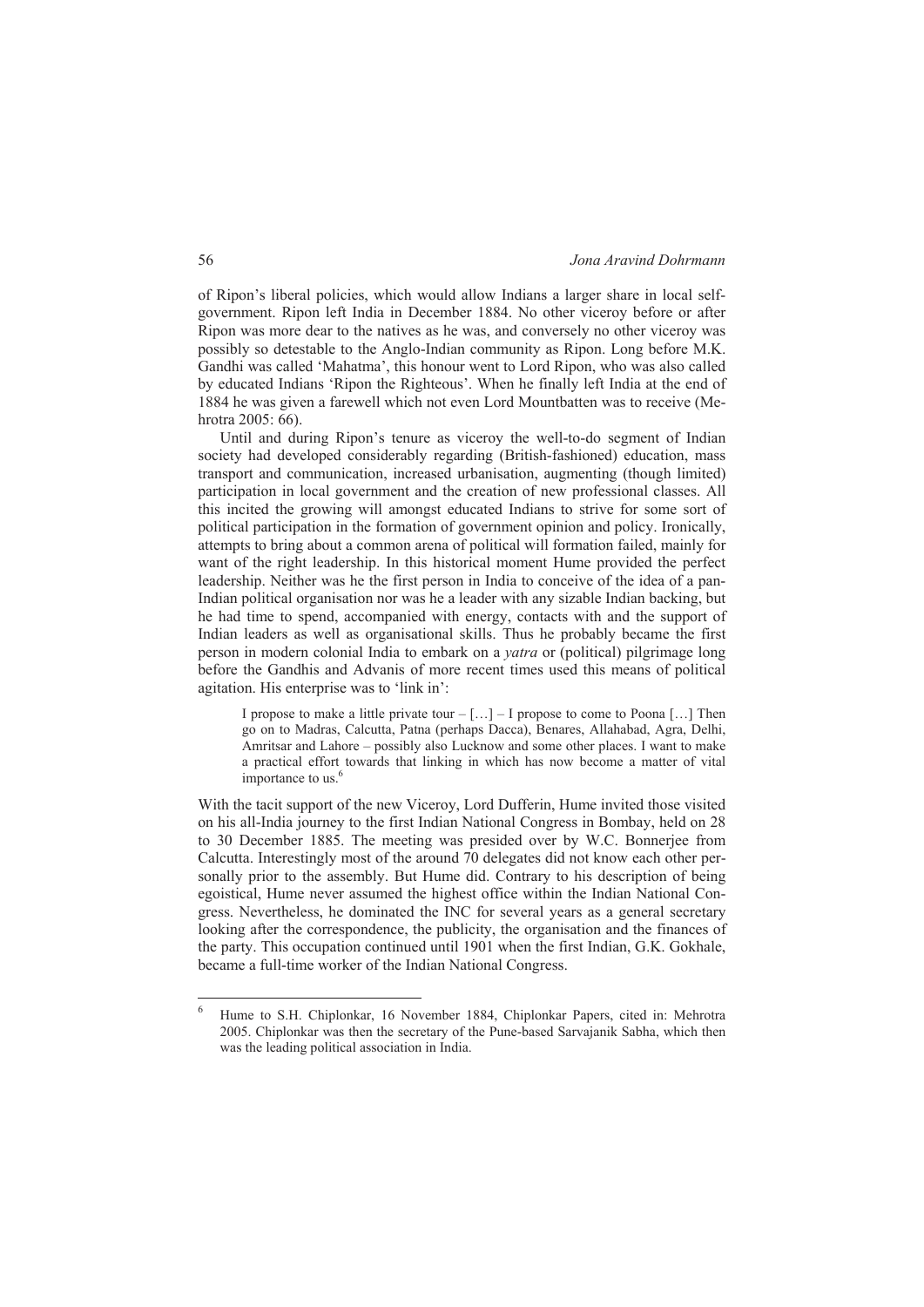Eventually the grand old party of the Indian subcontinent emerged from the diffuse political landscape of British-India into the limelight of political discourse. Hume experienced a mixed fate. In his role as an advocate for the Indian cause he was perhaps bound to come into conflict with the Viceroy, Lord Dufferin, who very soon sensed that Hume was not simply meddling with the Indian National Congress to create a safety-valve to avert hostile challenge to the British *Raj* but was helping the INC to become a national party which intended to weld India into a state and to secure for it home rule or dominion status in about half a century (Mehrotra 2005: 71).

To pick up the thread from the beginning, viewing the INC as the progenitor of the Indian State, it will be interesting to keep in mind that the initiating impulse to liberate India with non-violent means through an ever growing political process was given by a member of the very country whose yoke would eventually be shaken off.

## **3 Creating India**

-

Soon the INC was firmly established as a political organisation, which in the beginning only encompassed rather conservative dignitaries from the Indian society with a sprinkle of progressive British men, who from time to time even presided over the annual Congress meetings until as late as 1917. (Sonia Gandhi interestingly continued this tradition of foreign leaders in 1998 in being heaved to the party president's post.) Whereas after the inception of the INC its members were keen on extracting marginal (compared to the demand of home rule) concessions from the imperial government of India so as not to disturb the relationship with the viceroys, these moderates gradually came into conflict with more radical-minded members of the INC, which led to the party's first, but temporary split in 1907, later patched up in 1916 – the year after Mahatma Gandhi returned to India from his venture in South Africa. Although Mehra describes this schism period as fruitful for the crystallisation of a party system in India<sup>7</sup> – and there is no reason to doubt this – the schism also weakened the impetus of the party for some time and gave the English more breathing room. The old guard of the INC, which still had faith in this strategy of petitions and appeals towards the British rule, gradually became overwhelmed by the new brand of leaders, which supported more aggressive strategies for emphasising their demands. Unpopular measures such as those of the then Viceroy, Lord Curzon, of dividing Bengal, further eroded the political stand of the moderates.

In the pre-independence period Mehra assigns three distinct stages to the INC's development (Mehra/Khanna/Kueck 2003: 63-64), which helps simplify this eventful period of Indian history. During the first stage, from 1885 to 1905, it remained an elitist debating society, petitioning the government for extra privileges for the few, which has been described as the 'politics of mendicancy' (Brass/Robinson 1987: 3).

<sup>7</sup> Ajay K. Mehra, "Historical Development of the Party Systems in India", in: Mehra/Khanna/Kueck 2003, p. 63.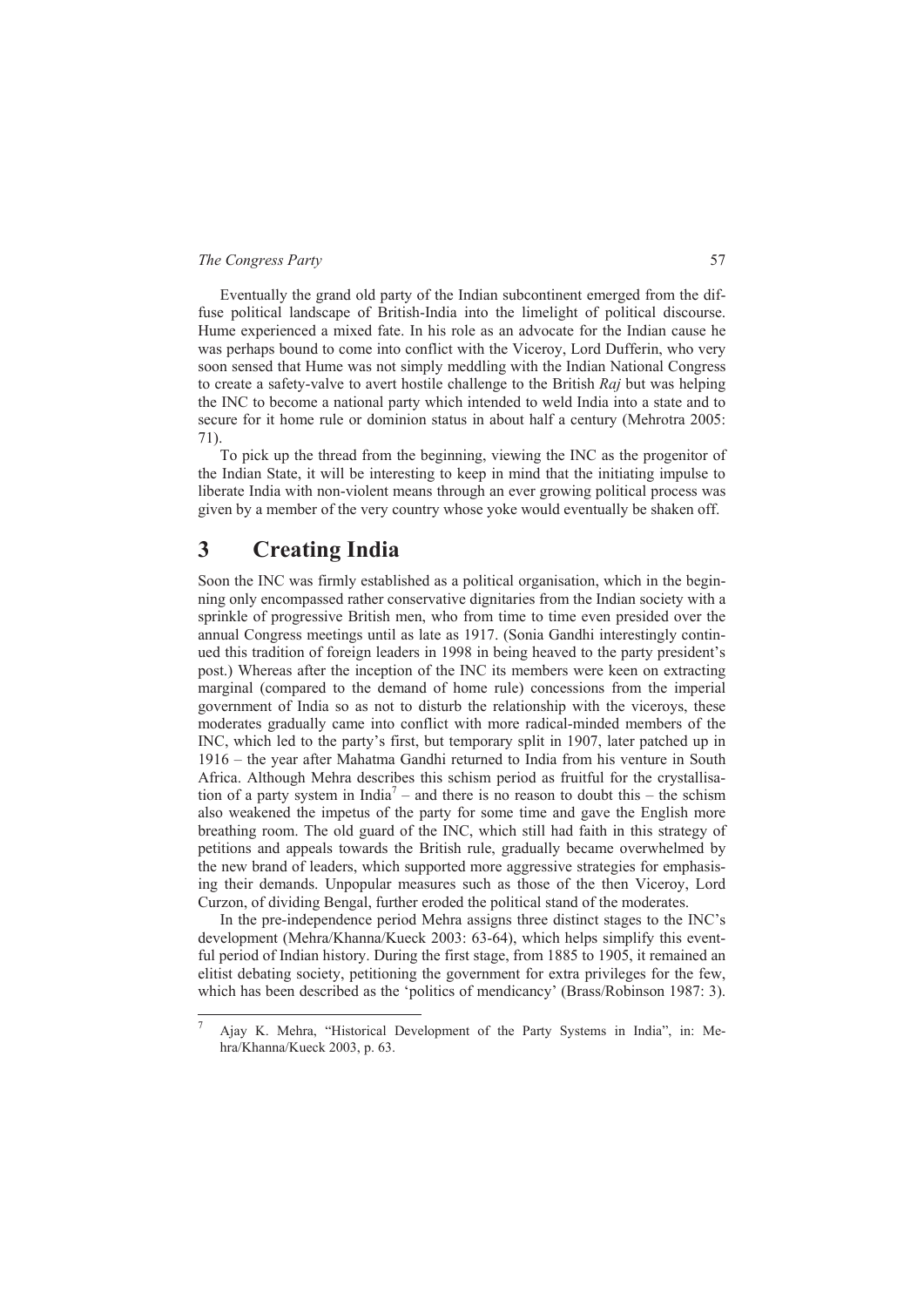The second stage (1905-1916) comprises the aforementioned crucial time of schism, in which the great debate between the moderates and the extremists over strategy led to an initial loss of the latter, but foreshadowed the later change that would pave the way for Mahatma Gandhi. The third and last pre-independence stage from 1916 to 1946 saw the INC taking shape as a mass movement. This period came to an end with the formation of an interim government. This was the time, too, when India was formed as a nation-state. After a certain stage of development it became obvious that British-India as a whole would cease to exist due to unbridgeable differences between especially the INC under the leadership of Jawaharlal Nehru and others and the Muslim League under Mohammad Ali Jinnah. Here the paper does not delve too deeply into the intricacies of the separation or the whys of splitting as these subjects are still highly controversial and a subject of a host of publications.

In these formative years Mahatma Gandhi had already crossed the peak of his influence on daily politics, which were more and more becoming diplomatic backroom discussions between the concerned parties to it. By 1942, at the summit of the 'Quit India' movement, control passed on to the young socialists. Many a Congressman deplored the fact that Mahatma Gandhi was not listened to in this crucial period of power transition.<sup>8</sup> The INC high command around Nehru and Vallabhbhai Patel became weary of the decades of fighting the British *Raj* and of spending weeks, months and years in prisons. They wanted to harvest the fruits of their long toiling for India's independence. Furthermore they had tasted their share of power under the Government of India Act, 1935, and were now eager to use their skills in Free India. Contrary to a much aired belief within India, Mahatma Gandhi was probably the only fairly influential authority to oppose the 'vivisection' of British-India when it came to decision-making in the viceregal chambers. This should not imply that the INC as a whole was not committed to a united India – this was what they had been fighting for for the previous decades – but the élan and possibly the resilience to counter the strong claim for a separate state of Pakistan had evaded the Congress leadership.

Nevertheless, preceding the actual split there were several last-minute attempts to save British-India's unity. The conservative British government under Sir Winston Churchill attempted one last time to solve the constitutional deadlock in India in June 1945 during the Shimla conference. According to the Wavell Plan the

-

<sup>8</sup> Jha 2004, pp. 97-107. According to Jha, who had grown up in one of the ashrams near Calcutta which served as Gandhi's headquarters during his visits to Assam and Bengal, the Congress leadership together with the British Government along with Jinnah was guilty of allowing India to be partitioned. Jha especially reproaches Nehru and Patel for letting Jinnah have his way. About Gandhi, he quotes Gandhi's secretary, Pyarelal, that he was not ready to contain Nehru and Patel as they knew his point of view. Gandhi could not resort to non-cooperation with his colleagues because their judgement differed from his own and was not willing to 'threaten his colleagues with sabotage [...] because they felt unable to go his way.' (p. 105).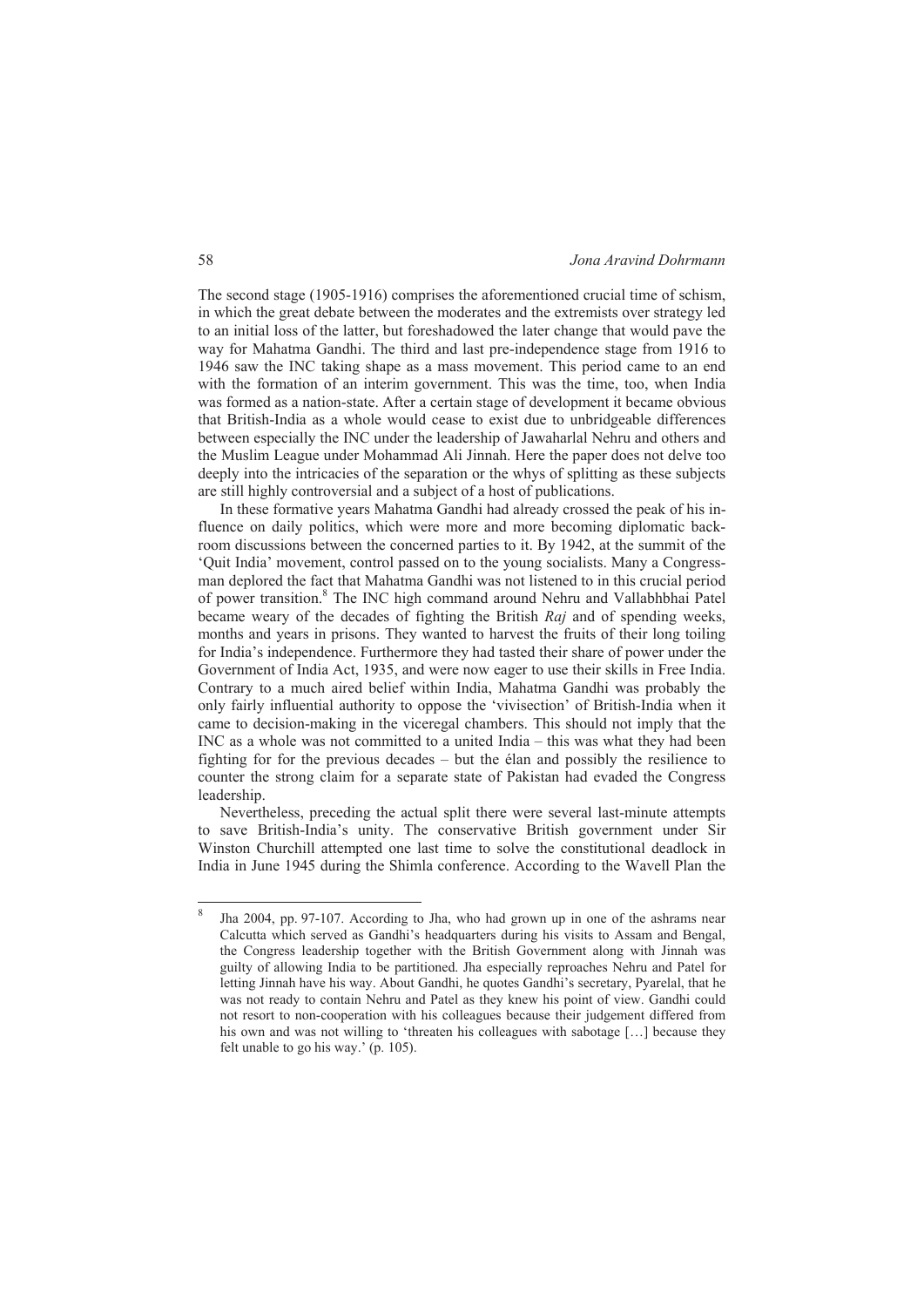Executive Council should have been provided with an equal number of seats for Hindus and Muslims, though Hindus even before partition constituted approximately 70 per cent of British-India's population. In order to achieve independence at the earliest possible, the INC agreed to this *modus operandi*. But the leader of the Muslim League, Jinnah, opposed this suggestion and contested the INC's claim to represent all Indians – i.e., also the Muslims – as he suspected the INC of trying to disunite the Muslim League. The INC even wanted to nominate Muslim candidates for their quota in the Executive Council, which must have been a clear affront against Jinnah. Thus the INC once again demonstrated towards the British and also towards the Muslim League that it did not at all subscribe to the 'Two-Nation-Theory' promulgated by Jinnah and the Muslim League. According to the theory's contention Muslims and Hindus form two separate nations who need to be accommodated in different states. In the end the Shimla Conference ended without any result. Anyway, this conference was ill-fated in its inception as parliamentary elections were about to be held in England in which the conservative government wanted to score on successes in foreign affairs, namely the Indian question (Dohrmann 2002: 25).

The electoral victory of the Labour Party, which bestowed them an absolute majority, constituted a turning point in this deadlock. In March 1946 England's new Prime Minister, Clement Attlee, recognised the right of self-determination for Indians. But the Labour government missed the opportunity to set the pace pro-actively from a commanding position (Rothermund 1993: 17). They failed to outline concrete steps towards India's independence in any government policy statement and thus stumbled into the vortex of rivalry infighting between the INC and the Muslim League. After elections had also taken place in the Indian provinces the Labour government assigned the so called Cabinet Mission– consisting of cabinet ministers – with solving the conflicts within India. In a three partite conference (INC, Muslim League, British Government) again in the hill station of Shimla the Cabinet Mission moved a plan (Cabinet Mission Plan), according to which a federal state with a weak central government was suggested. Every province was called upon to depute its representatives into a Constituent Assembly. In these provinces the electorate was to be divided into 'general', Muslim and Sikh voters. Geographically three sections were drawn up, which constituted more or less today's Pakistan including Punjab, today's India without the eastern provinces and today's Bangladesh. A sovereign Pakistan was rejected by the Cabinet Mission. They tried to demolish Jinnah's idea of partition by threatening him with the offer of a Pakistan minus those districts of Punjab, Assam and Bengal with a pre-dominantly Muslim population. The Cabinet Mission, therefore, in spite of strong objections from the INC and the Muslim League, went ahead to recommend certain complicated and purposely vague proposals of their own. These tempted the League to secure a bigger Pakistan, provided they were willing to work for some time the constitution of an 'Indian Union'. At the same time it enticed the INC of preserving at least a semblance of Indian unity, provided it was willing to run the risk of India being divided not only into two but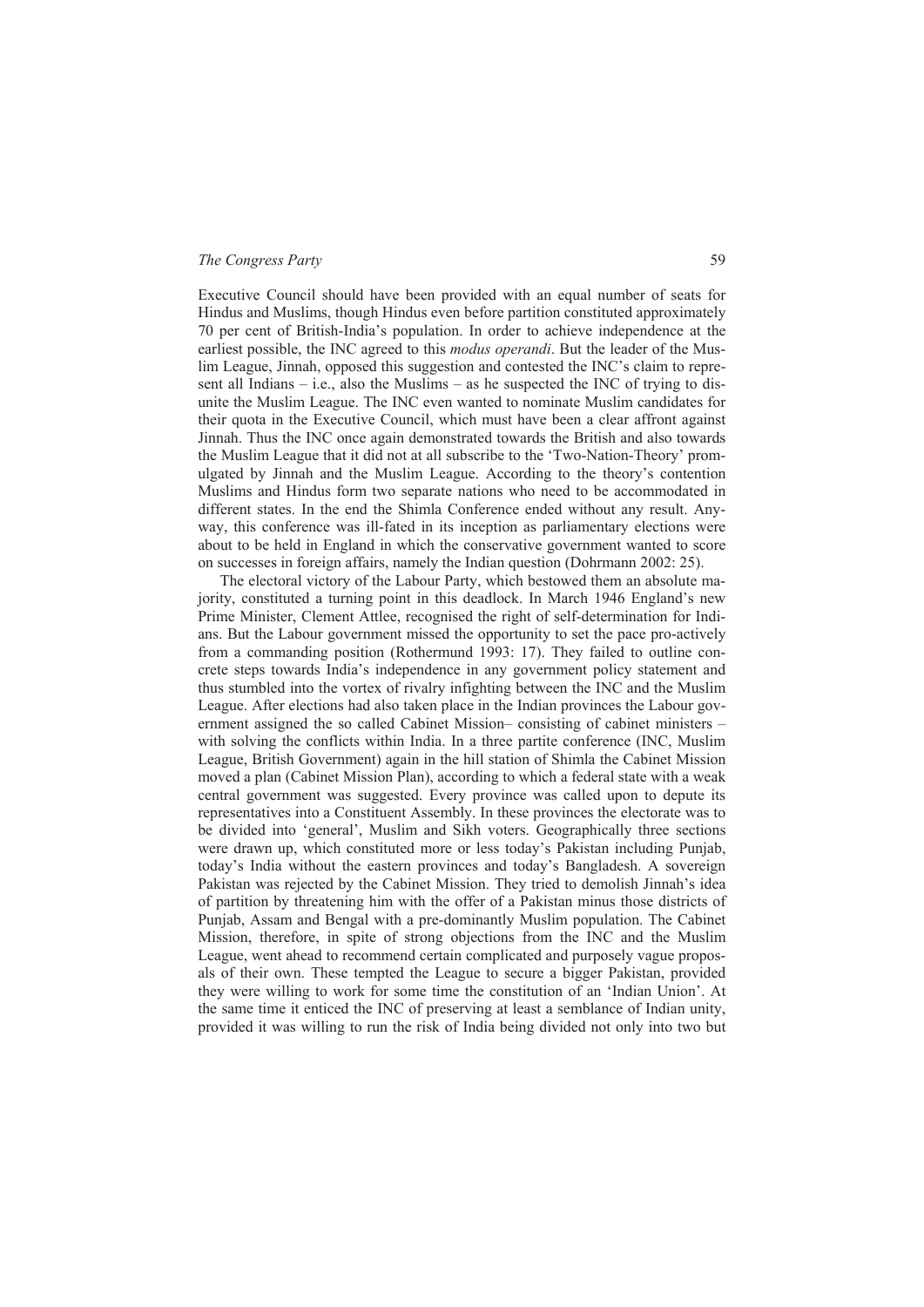three or more parts in future, should the dissenting Provinces opt out of the Union (Mehrotra 2005: 278).

In June 1946 the quarrelling parties rather reluctantly agreed at first to accept the plan. No agreements were achieved concerning the crucial question in how far a region could opt out of a once allotted section or change to another section or whether it at all had to be part of any section (Chandra 1998: 492). Not unnaturally, both the INC and the Muslim League interpreted the plan as favourable to them. Jinnah never within himself compromised the idea of having a sovereign Pakistan. In the provincial election which had taken place prior to the arrival of the Cabinet Mission the INC had won a clear majority (91.3 per cent) in the non-Muslim constituencies. But also the Muslim League performed well in the separate electorates where it won 86.6 per cent. This boosted Jinnah's position who in earlier elections had to accept severe drawbacks. This should have been an eye-opener to the INC, revealing that by now Jinnah had managed to get hold of the Muslim vote and that he would probably not let this development in his favour go without drawing benefit from it. Presumably in a mood of exuberant enthusiasm after the electoral victory, Jawaharlal Nehru in July 1946 made a politically imprudent and even disastrous remark in front of the All India Congress Committee (AICC). He said that the proposed Constituent Assembly would be sovereign and not bound to recommendations of the Cabinet Mission, especially relating to geographical delineations of the Indian map or its sections (Chandra 1998: 493; Rothermund 1993: 19). The Muslim League immediately sensed the danger of being run over by a Congress majority. The Constituent Assembly and an interim government – as proposed by the Cabinet Mission – were implemented. The League at first stayed away from both and Jinnah rescinded his approval of the Cabinet Mission Plan and furthermore did not try his luck in the establishment of a Constituent Assembly but rather resorted to violence. The Muslim League which felt its back against the wall developed plans for what was to be known as the 'Direct Action Day' (16 August 1946), on which communal clashes would be provoked. The following atrocities committed by Muslim groups were retaliated by Hindu mobs in no way less brutally. Calcutta underwent riots leading to blood baths in which more than 5,000 people on both sides fell victim.

Later, realising the risks of continued abstinence, the League entered the Interim Government and tried to paralyse it. Effective work was not possible. The Constituent Assembly which was eventually summoned on  $9<sup>th</sup>$  December 1946 was constituted by representatives from the Provincial Legislatures. The Muslim League's boycott lasted till the separation of India. Meanwhile, in the prevailing atmosphere of uncertainty, pressure from the Muslim League and communal passions bursting out into spasmodic rioting, the British Administration was forced to accept a separate Pakistan and eventually conceded independence to two sovereign states (Dohrmann 2002: 26).

On 20<sup>th</sup> February 1947 the British prime minister, Clement Attlee, had announced His Majesty's 'definite intention to take the necessary steps to effect the transfer of power into responsible Indian hands by a date not later than June 1948'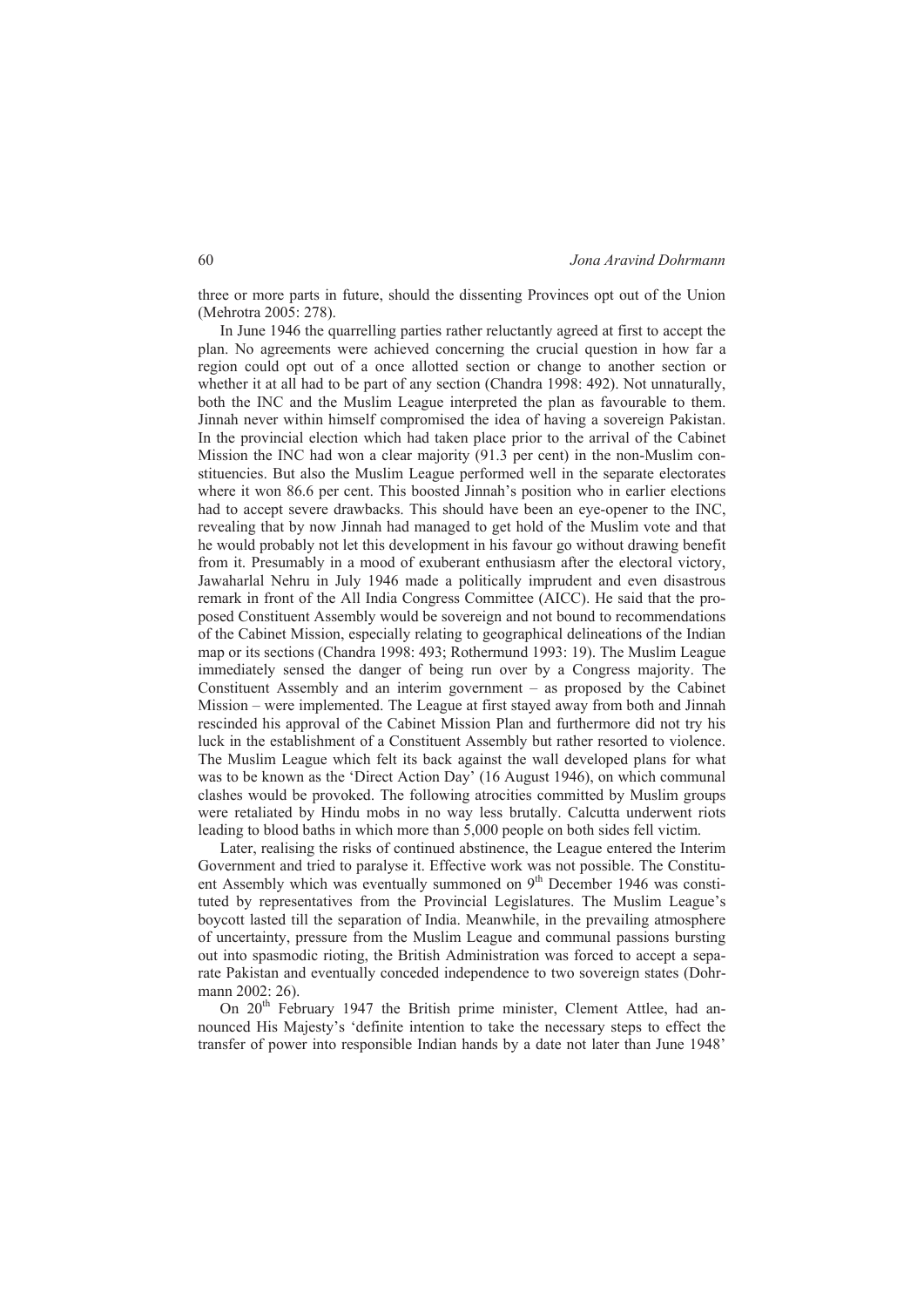and clearly hinted at the possibility of partition. Attlee's announcement was welcomed by the Congress Working Committee in a resolution on  $8<sup>th</sup>$  March 1947, thus implicitly recognising and acquiescing to the necessity of partition. In April 1947 Nehru publicly stated that 'the Muslim League can have Pakistan if they want but on the condition that they do not take away other parts of India which do not wish to join Pakistan' (Mehrotra 2005: 279), thus practically sealing India's fate as a separate entity from Pakistan. As mentioned before, in choosing partition of India, Congress leaders chose the lesser evil (Mehrotra 2005: 281). With hindsight, the Congress leaders would probably have delayed the partition process. Unbeknownst to them was the fact that Jinnah due to health reasons had only a short life-span left to enjoy the independence of Pakistan which he had wrested out of the Congress leaders' hands. But in 1947, though partition was an undesirable solution, the alternatives which were lurking were worse: continued slavery, civil war, chaos, and the danger of disintegrating India into several states. On the other hand, to many Congress leaders partition was not altogether an evil, as India was at long last free. No more imprisonments, or arduous campaigning to garner support for independence, or infighting with the Muslim League and no more colonial task master at whose mercy the people of India had been for the longest time. The INC managed to maintain the unity of two-thirds of India and they had not compromised their ideals of secularism, democracy and a common Indian nationality. Nehru was then able to implant into India a strong parliamentary democracy further accentuating one of the State's strongest bases. In choosing the rather political and state-forming post of a Prime Minister Nehru paved the way for a Westminstarian democracy. Jinnah preferred – probably due to his illness – the more representative and apolitical post of Governor of Pakistan. Nehru was able to imprint his strongly democratic, secular and pluralistic views into the fabric of Indian politics. Jinnah, who basically also was a man of secular views and had even advised the Indian Muslims to become faithful citizens of India, had no time left to develop Pakistan as a democratic state. The only consolation for partition may have been that the freedom fighters could think that the lodestars of their fight for independence would in fact find more resonance in a more homogenous India than they would have found in a country where particular strong minority interests would have had to be accommodated. In a rather naïve vein some Congress leaders, like Maulana Azad, thought partition to be transitory:

The division is only on the map of the country and not in the hearts of the people, and I am sure it is going to be a short-lived partition (Mehrotra 2005: 281).

Seeing the present development in Indo-Pakistani peace talks and more so in the 'cricket diplomacy' with the spectators hailing each other's teams, one could well agree with Azad that the division of the once united people may only be political. But the latter part of his statement was probably already at the time of utterance a wishful thinking.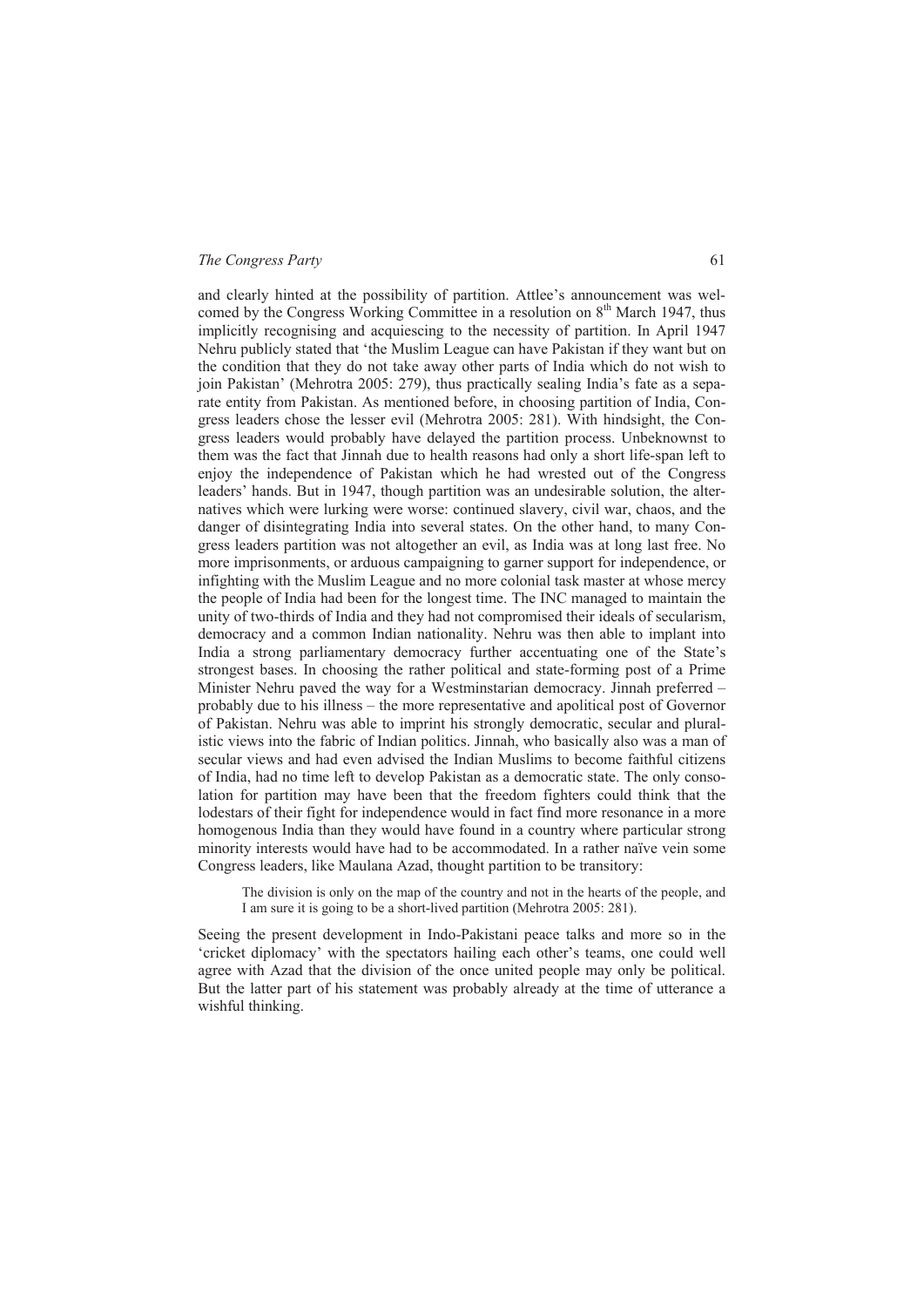## **4 Preserving India**

Writing about 'creating, preserving' and later on 'destroying' India is not necessarily intended to be understood literally. Literal meaning may be more strongly attributed to the Creation of India as a nation-state with a set of people in certain boundaries with a common citizenship adhering to common rules set forth in the Indian Constitution. It need not be mentioned that the INC not only helped in creating the Indian State but also the idea of India. This encompassed the ambitious project of accommodating a multitudinous people within one State. Multitudinous in the sense of ethnicity, language, culture, regional discrepancy and religion. There are probably not many modern states that have succeeded in preserving a relatively fragile, inhomogeneous body politic. Former states like Yugoslavia, the Soviet Union and Ethiopia (including the seceding Eritrea) were not able to maintain unity and disintegrated more or less violently, even without being not nearly as diverse as India was in the past or is even today. Positive examples, positive in the sense of preserving a rather peaceful union, are Canada and China. In between, but hardly comparable, is Iraq, which appears to be held together by an American bracket.

It is not unusual that attaining a goal is easier than preserving it. India, under the leadership of the INC, had achieved independence. But was India fit for and ready to accept independence? Would it be strong enough to maintain the unity of this vast country which never before had been assembled in a similar way? India's moral authority, Mahatma Gandhi, had not seldom reminded his compatriots that Indians had to be mature to deserve freedom. Here he interestingly concurred with Hume, who much earlier than Gandhi had admonished his Indian friends. Gandhi never hesitated to call off civil resistance and mass non-cooperation when he had the impression that the agitation was becoming violent and barbarian – thus unbeseeming of an independent people. According to comments by Gandhi during the last stance of the fight for independence, which was more of a struggle for unity or to secure as big a chunk as possible of British-India, India should be left to itself to fend for its future. Even at the cost of violent outbursts. This indicates that he thought India to be mature for independence. No matter what the Mahatma thought, the ruling INC under the leadership of Nehru after attaining independence had to consolidate whatever was left to them of British-India. Viewing the situation as an outsider, it would have been tempting at that instance to set up India as a 'Hindu rashtra' or the Hindu counterpart state to Pakistan, as Hindus constituted the vast majority of the Indian population. But astonishingly, this highly human reflex was not followed.

Many see at least one reason in Hinduism itself. In this belief, 'God' or the Higher Being is nameless, formless and bare of personality or quality. The umpteen names given to the Gods and Goddesses nevertheless are merely labels given by imperfect human beings, who seek salvation and chose the deity befitting them best. The chosen deity doctrine (= *ishta-devata*) was at first attributed to *dharma* (as Hinduism is widely called in India) and their deities but was not logically confined therein. Thus a tolerant tenor was immanent in Hinduism. Furthermore, Hinduism is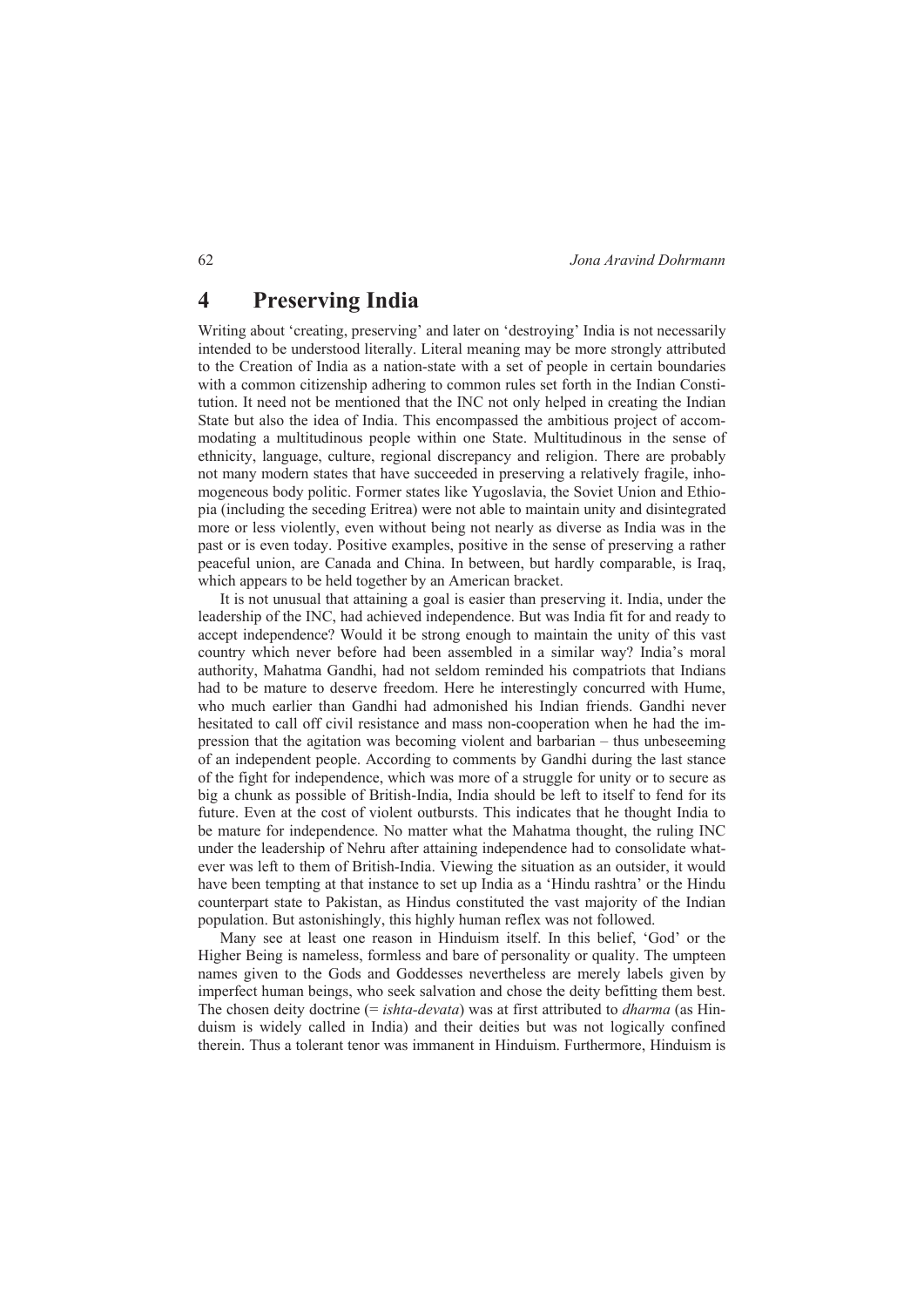-

basically not missionary in its outlook, has no institutional organisations such as the church for Christian denominations and thus had not had any political say. For the realisation of its philosophical and spiritual values, Hinduism does not require a state or a certain kind of state. All these 'failures' of Hinduism were conducive for the future success of the secular state in India.<sup>9</sup>

Concerning democracy, the other basic element of the Indian State, the American sociologist, Seymour Martin Lipset, contends that Hinduism is a significant factor for the continued existence of democracy in India – in spite of a host of adverse indicators. Lipset mentions *inter alia* religion being a positive factor in this issue. It is not a pre-requisite of the Hindu fold of religions pre-dominantly prevailing in India, to interfere in or meddle with daily politics (contrary to other religions). Thus, the separation of state and religion functions comparatively well in India.<sup>10</sup> Another influencing factor, according to Lipset, is India's past as a British colony. In contradistinction to other colonial rulers, Great Britain always tended to involve indigenous people into local governments. As a result, countries earlier ruled by the English were not suddenly precipitated into a hitherto unknown self-governance and a new type of governance called 'democracy'. These nations had had some amount of practice in the art of rallying for votes and shouldering responsibility. But these were obviously not all the ingredients of being able to preserve the Indian State. Nehru and Gandhi, the leading figures in the struggle for independence, as well as many other intellectual Indians, had studied in the United Kingdom. Dr. Babasaheb Ambedkar, the formidable leader of the untouchables, who was later to be called 'Father of the Indian Constitution', had acquired his law degree from the United States. These eminent figures led India to freedom. It must here be noted that Dr. Ambedkar cannot exactly be called a freedom fighter, as he was pre-occupied with his own struggle in favour of the untouchables. Neither was he member of the INC. He was a founder of three parties, of which just the Republican Party of India (RPI) has survived the stormy decades of India's younger history. But it is possibly Nehru's greatest merit that he through his studies and his upbringing was groomed towards the Westminster type of democracy with a strong Prime Minister determining the fate of government policies. He had also witnessed too many atrocities in the name of religion to opt for any other model than a secular state. Nehru was probably the ideal person to lead the government in this situation concerning INC's core values such as democracy and secularism. He was – different than Mahatma Gandhi – not inclined towards any religion. Knowing religion to be a sensitive item in India, he always stressed that there should be amicable co-existence between religion and a

<sup>9</sup> Smith 1963, p. 29; Dohrmann 2002, pp. 164-165. I am here not going into the intricacies of the term 'Hinduism' which is not exactly correct in respect of talking of a religion. 10 Lipset quoted in *Frankfurter Allgemeine Zeitung* of 14 July 1999, "Politischer Königs-

weg", p. N6; Smith 1963, p. 26: "Hinduism's concern with political institutions and the course of human history is thus a secondary concern at most."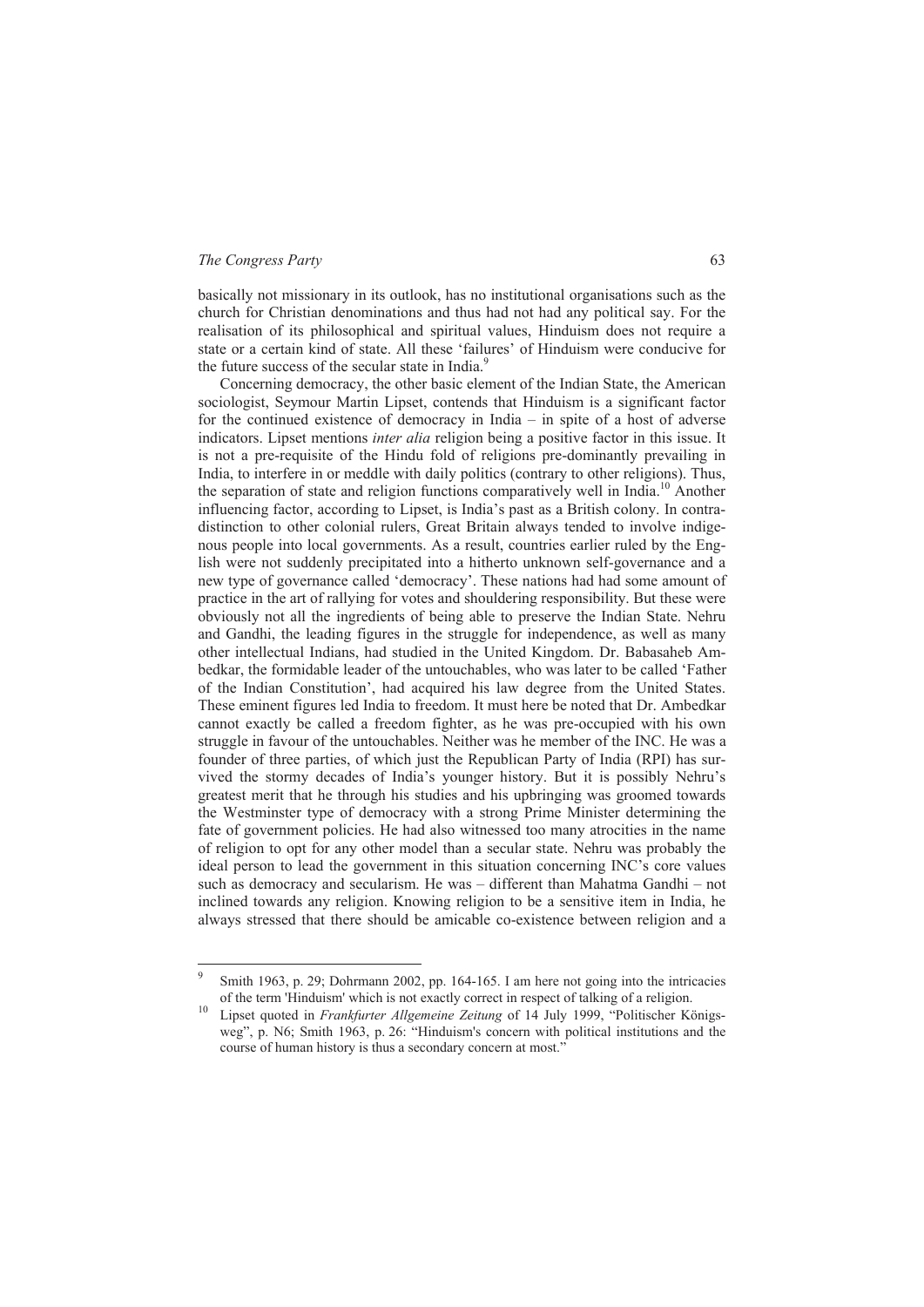secular notion of the State.<sup>11</sup> Nehru expected the new institutions of the Indian State, such as the Parliament, the Supreme Court, the democratic set-up of the State as well as the unbiased approach in terms of religion towards the citizen of India, would have an integrating effect on the nation. These now Indian-governed institutions were to be accompanied by modern technology, heavy industries, dams and power plants as the 'new temples' of India. According to Nehru all these were to be the institutions in which the modern Indian citizen would learn to become a democratic and secular member of India. The resulting impact of the desired learning effect was in Nehru's eyes discernible as a preserving factor of the Indian State.

The INC had also set out to bring about an egalitarian society as democracy cannot be thought of without equality. The means were to be positive discrimination and abolishment of untouchability. Mahatma Gandhi and with him the INC had nevertheless always put down the claims of the leaders of the depressed classes, of which the foremost leader was Ambedkar, for separate electorates. The INC preferred reserved seats for the untouchables. It went so far that Gandhi went on an indefinite fast to counter Ambedkar's move to wrest separate electorates from the English during the Second Round Table Conference in London in 1932. The resulting regulations on the status of communities in the forthcoming Constitution (Government of India Act, 1935), entitled the Communal Award, was announced in August 1932. The difference between the separate electorate and the reserved seats system was important. In the reserved seats system, the candidate could only be an untouchable in a certain number of constituencies, but they were never in a majority in any one constituency. This meant that though only an untouchable could be elected, higher castes could project their own chosen untouchable candidate, for whom the local untouchables themselves would not have voted, and vote him in due to their majority in this particular constituency. On the contrary, in the separate electorates system only untouchables could cast their vote for untouchable candidates. According to Christophe Jaffrelot, the latter system would have endowed untouchables with their own chosen representatives,

thereby constituting themselves into a real political force, whereas the reserved seats left open the possibility of upper caste-dominated parties co-opting untouchables,

-

<sup>11</sup> Nehru called himself an agnostic. Writes Nehru in his autobiography: "Hinduism's concern with political institutions and the course of human history is thus a secondary concern at the most. The spectacle of what is called religion, or at any rate organised religion, in India and elsewhere, has filled me with horror and I have frequently condemned it and wished to make a clean sweep of it. Almost always it seems to stand for blind belief and reaction, dogma and bigotry, superstition and exploitation, and the preservation of vested interests. And yet I knew well that there was something else in it, something which supplied a deep inner craving of human beings. How else could it have been the tremendous power it has been and brought peace and comfort to innumerable tortured souls?" (*An Autobiography*, p. 374, Oxford University Press, New Delhi Reprint 1980).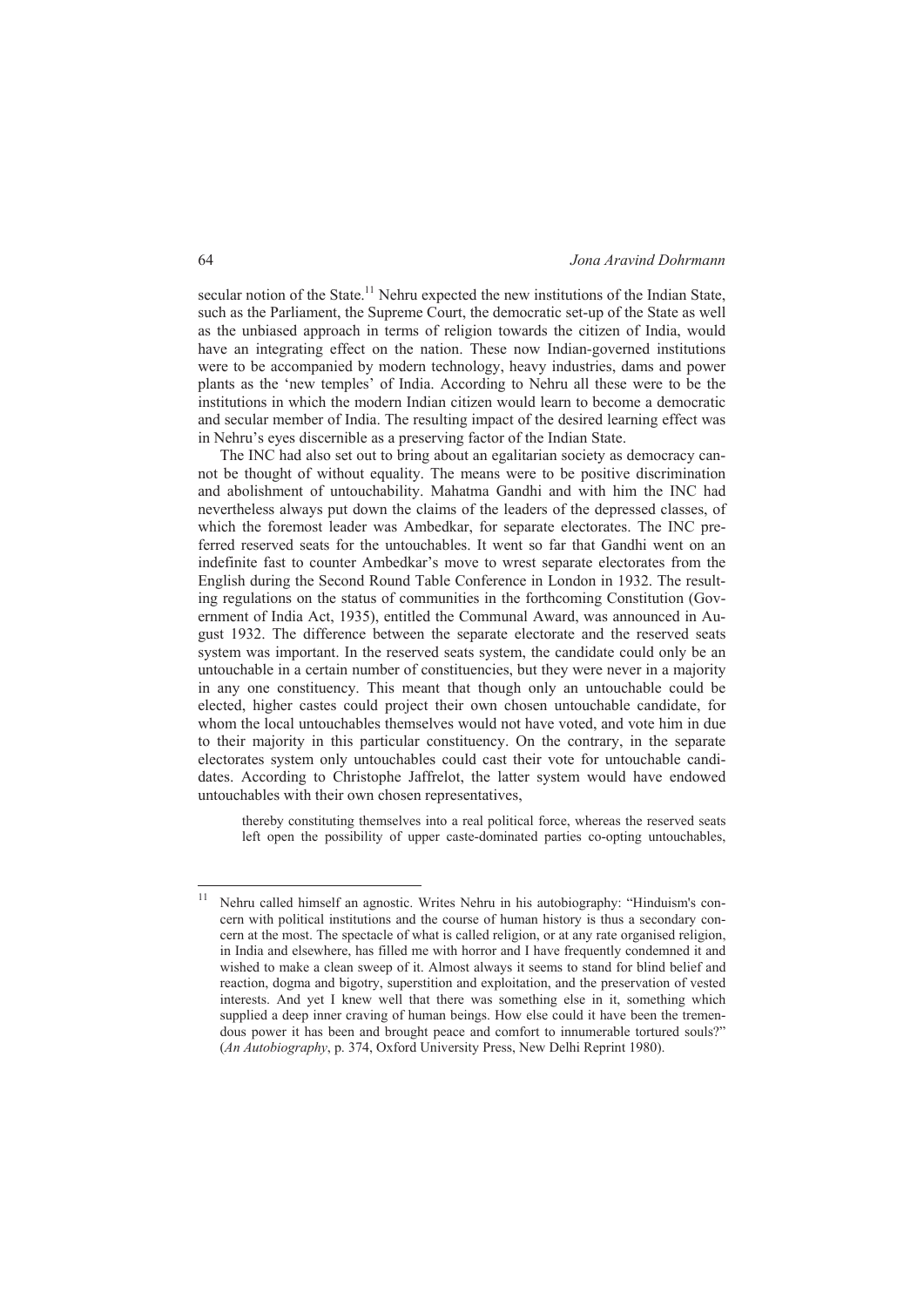handing out tickets during elections and electing them, even when this ran contrary to the wishes of local untouchables (Jaffrelot 2005: 54).

However, separate electorates were not to be, as Ambedkar would not risk being the cause of Gandhi's death or moreover the cause for Gandhi's committing suicide for his political view. Yet, Ambedkar was the only Indian politician whom Gandhi contested by resorting to a fast.<sup>12</sup> In the then negotiated  $\cdot$ Poona Pact' – thus titled as Gandhi at this time was in Yeravda Jail in Poona – a system of reserved seats was introduced, in which 148 seats (instead of the 71 put forward in the Communal Award) were granted to untouchables in the Legislative Council.

This recourse to history was taken to show that the tussle over the way an egalitarian society should be ushered in was fought much before India gained independence in this certainly painful experience for Ambedkar who for a long time remained in the wilderness concerning historical writing.

This episode shows another of the preserving factors the INC was sporting: the ability to accommodate very diverse streams of thoughts in spite of severe rifts. Barring the Muslim League, (in pre-independence India) the INC for a long time was the only serious contender for government responsibility in the centre as well as in the states. In its long history it experienced many splits and rejoinders. The 1907- 1916 schism has already been mentioned. As late as 1945 one group within the INC, the Congress Socialist Party, felt compelled to leave the INC. This group was more inclined towards socialist ideals which could not be fulfilled by the mainstream and catch-all-approach of the INC. The INC, also called the 'umbrella party', in the very beginning even housed the right wing Hindu Mahasabha and bore the seed from which its fiercest opponent, the Bharatiya Janata Party (BJP), would one day emerge. Supporters of the Hindu Mahasabha, the precursor of the right wing Rashtriya Swayamsevak Sangh (RSS), were followers of the INC and even their presidents. Not surprisingly, the annual sessions of the Hindu Mahasabha were held at the same time and place as the INC. However, the Mahasahbites created a conservative, if not communal, bastion within the INC, which eventually led to their separation from the INC in 1928. One of the prominent Congress leaders, Shyama Prasad Mookerjee, who also was a member of the Hindu Mahasabha, later split from Nehru in protest against his lenient attitude towards Pakistan and founded the BJS (= Bharatiya Jan Sangh), which after 1980 became the BJP (Mehra/Khanna/Kueck 2003: 77).

The rather tolerant attitude of the INC in accommodating differentiating, if not contradicting political opinions, was reflected in the very first elected Union Government of 1950. It included not only people from outside the INC and other political parties, but even members of opposition parties like the aforementioned Ambedkar of the RPI and Mookerjee of the BJS. This political magnanimity was of course

 $12$ 12 Jaffrelot 2005, p. 65: Gandhi 'gambled' on Ambedkar's self-restraint precisely because he knew that he would not respond by resorting to violence.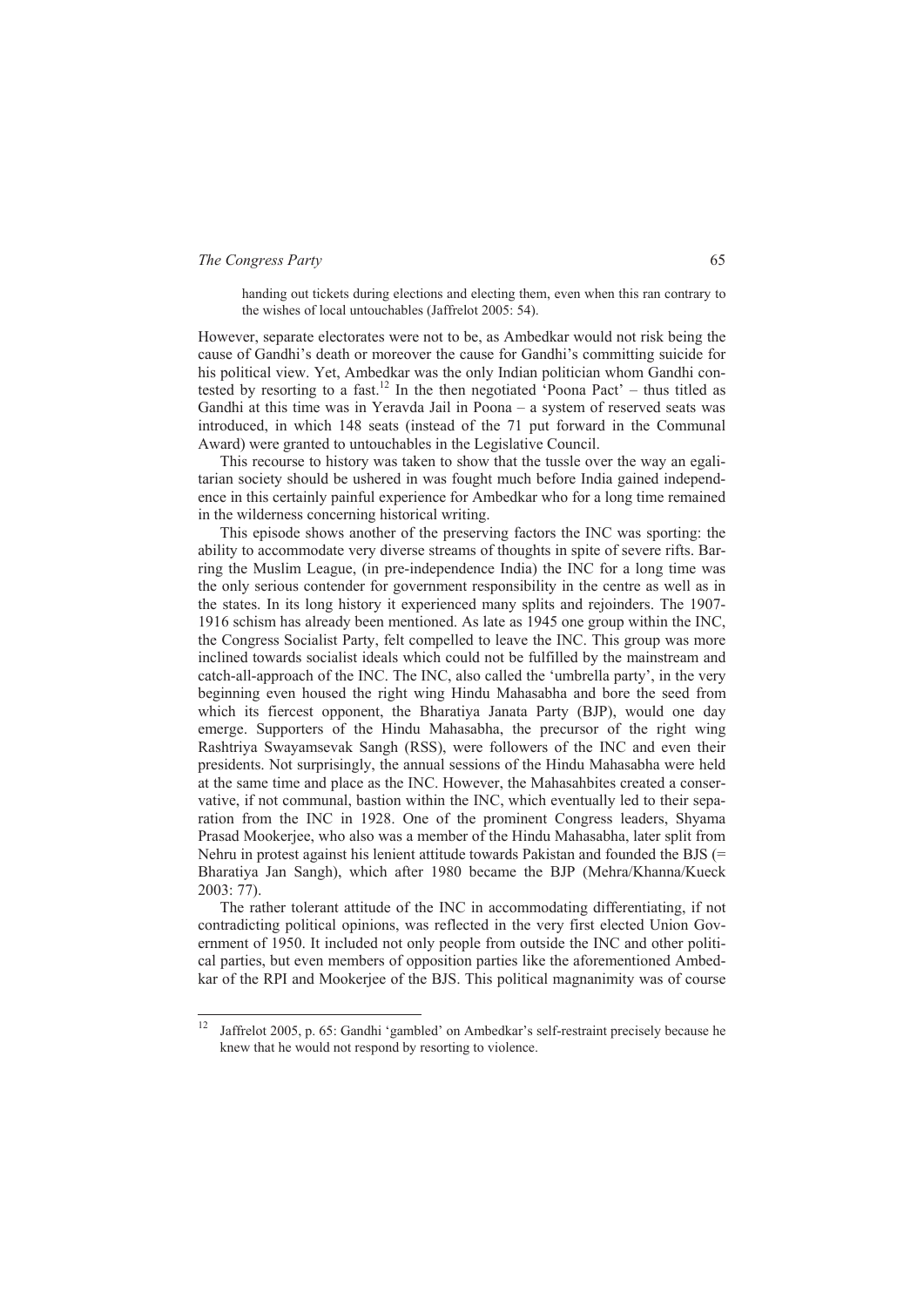nurtured by the fact that the INC had an overwhelming majority in the Indian Parliament, which is the *Lok Sabha*, and was unchallenged by any other party (Thakurta/Raghuraman 2004: 136). The INC was so dominant in the Indian political landscape that it prompted the eminent scholar, Rajni Kothari, to describe the Indian party system

as a system of *one party dominance* (which, it may be noted, is very different from what is generally known as a one party system). It is a competitive party system but one in which the competing parts play rather dissimilar roles. It consists of a *party of consensus and parties of pressure*. The latter function on the margin […]. Inside the margin are various factions within the party of consensus. Outside the margin are several opposition groups and parties, dissident groups from the ruling party […]. These groups outside the margin do not constitute alternatives to the ruling party.

If one looks at the elections results from 1952 to 1962, one can well imagine the near total dominance of the INC.

| <b>Election</b> | <b>Seats</b> | <b>Seats won</b> | <b>Seats won</b> | Popular     |  |
|-----------------|--------------|------------------|------------------|-------------|--|
| vear            | (total)      | (absolute)       | (%)              | vote $(\%)$ |  |
| 1952            | 489          | 364              | 74.4             | 45.0        |  |
| 1957            | 494          | 371              | 75.1             | 47.8        |  |
| 1962            | 494          | 361              | 73.1             | 44.7        |  |
| 1967            | 520          | 283              | 54.4             | 40.8        |  |
| 1971            | 518          | 352              | 68.0             | 43.7        |  |
| 1977            | 542          | 154              | 28.4             | 34.5        |  |
| 1980            | 529          | 353              | 66.7             | 42.7        |  |
| 1984            | 542          | 415              | 76.6             | 48.1        |  |
| 1989            | 529          | 197              | 37.2             | 39.5        |  |
| 1991            | 534          | 227              | 42.5             | 36.5        |  |
| 1996            | 543          | 140              | 25.8             | 28.8        |  |
| 1998            | 539          | 141              | 26.2             | 25.9        |  |
| 1999            | 543          | 114              | 21.0             | 28.3        |  |
| 2004            | 545          | 145              | 26.6             | 26.2        |  |

**Table 1: Lok Sabha elections and popular votes and seats won by the INC** 

When Kothari was writing his article in 1964, the INC was for the third consecutive election enjoying a near three-quarter majority in the Indian Parliament (*Lok Sabha*) whilst only having a yield in popular vote of below 50 per cent. The large discrepancy in popular vote translating into many more seats can be explained through the Indian electoral system. Its first-past-the-post system allows the candidate to be elected who enjoys the support of the relative majority of voters. All the other votes are not counted. Therefore at the outset of India's democratic history the INC for a

<sup>13</sup> 13 Rajni Kothari, "The Congress 'System' in India" (article dates from 1964), in: Zoya Hasan 2004, pp. 40-41.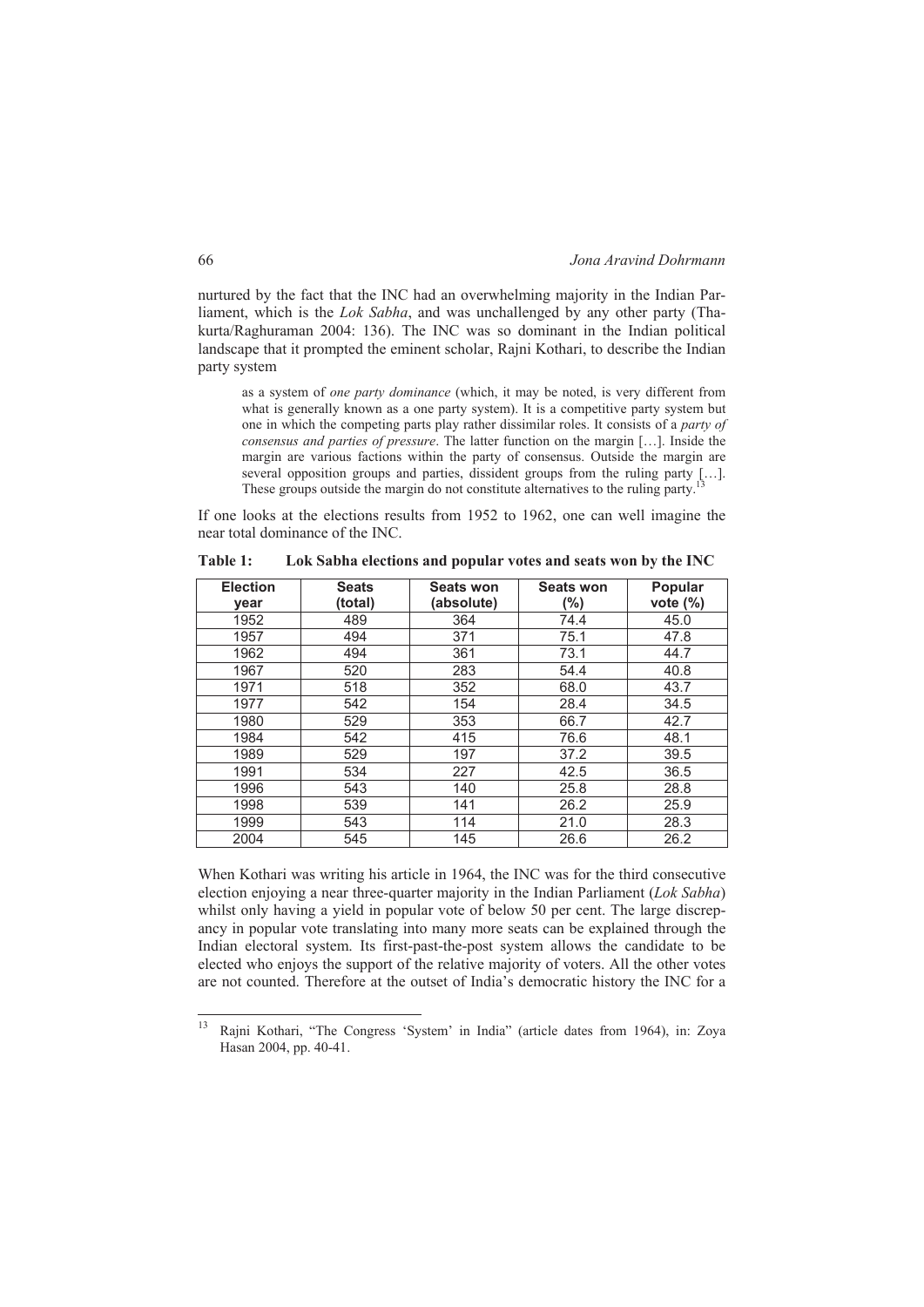-

long time benefited from the opposition votes being split due to infighting, thus allowing the Congress candidate to emerge victorious. The 'one party dominance' of the INC certainly was beneficial in preserving the young State's unity and integrity. There was no great fighting between the ruling 'party of consensus' (with its catchall attitude) and the marginalised opposition parties. Nehru and his government were therefore able to concentrate on ambitious projects such as modernising at least the Hindu society, especially concerning their marriage and succession laws. However, in this quest, Nehru had to overcome strong, conservative inner-party opposition led by the other Congress stalwart and Minister for Home Affairs, Vallabhbhai Patel. Patel's death in 1950 eased Nehru's work. Nehru was rather afraid of changing the Muslim *status quo*, lest they feel as a foreign people in a Hindu dominated State.

Concerning INC's task to preserve the Indian State, there were at the same time challenges from within and without. Just to name some, it may be recalled that the arch rivalry with Pakistan began with the first Kashmir conflict which led to the till today highly controversial accession of Kashmir to the Indian Union soon after the partition of British-India on 15 August 1947. Rulers of the Princely States, such as Kashmir, had been encouraged to accede to either Dominion – India or Pakistan, taking into account factors such as geographical contiguity and the wishes of their people. The Maharaja of Kashmir delayed his decision in an effort to remain independent. But then an internal revolt precipitated events in Kashmir. The uproar against an oppressive taxation sparked off cross border movements between Kashmir and Pakistan. Being a Muslim majority state and contiguous to Pakistan, Kashmir was expected to accede to Pakistan; since the Hindu Ruler acceded instead to India, a dispute arose in the case of Kashmir.<sup>14</sup> The outcome of the ensuing imbroglio is very well known. Recently politicians are again trying to mend this mishap of attaining independence, with General-turned-President Musharraf and the Indian Prime Minister attempting to at least arrive at confidence building measures, not to speak of solving the problem.

On home turf, even intra-Indian borders, namely those of the former English Presidencies with their old administrative boundaries, had to be redrawn along linguistic lines. But even these administrative measures had been foreshadowed by Gandhi's recognition of Provincial Congress Committees (PCC) along linguistic lines, such as the Andhra PCC, Tamil Nadu PCC and the Karnataka PCC. The corresponding areas had, until the revamping of the states had taken place, been part of the giant Madras Presidency. Another area to be revisited was the Bombay Presidency. Reorganising of States brought the INC, in fact, under pressure of the parties and groups at the margin as Nehru and the INC would not concede subdivisions easily. It took one of the Andhra leaders to fast unto death and one militant regional party to threaten Nehru to dislodge the INC in today's Maharashtra until statehood was granted. These grants were all preserving acts concerning the unity of India.

<sup>14</sup> For more details: Jakob Rösel, "Die Entstehung des Kaschmirkonflikts", in: Draguhn 1999; Bazaz 1954, pp. 325-327.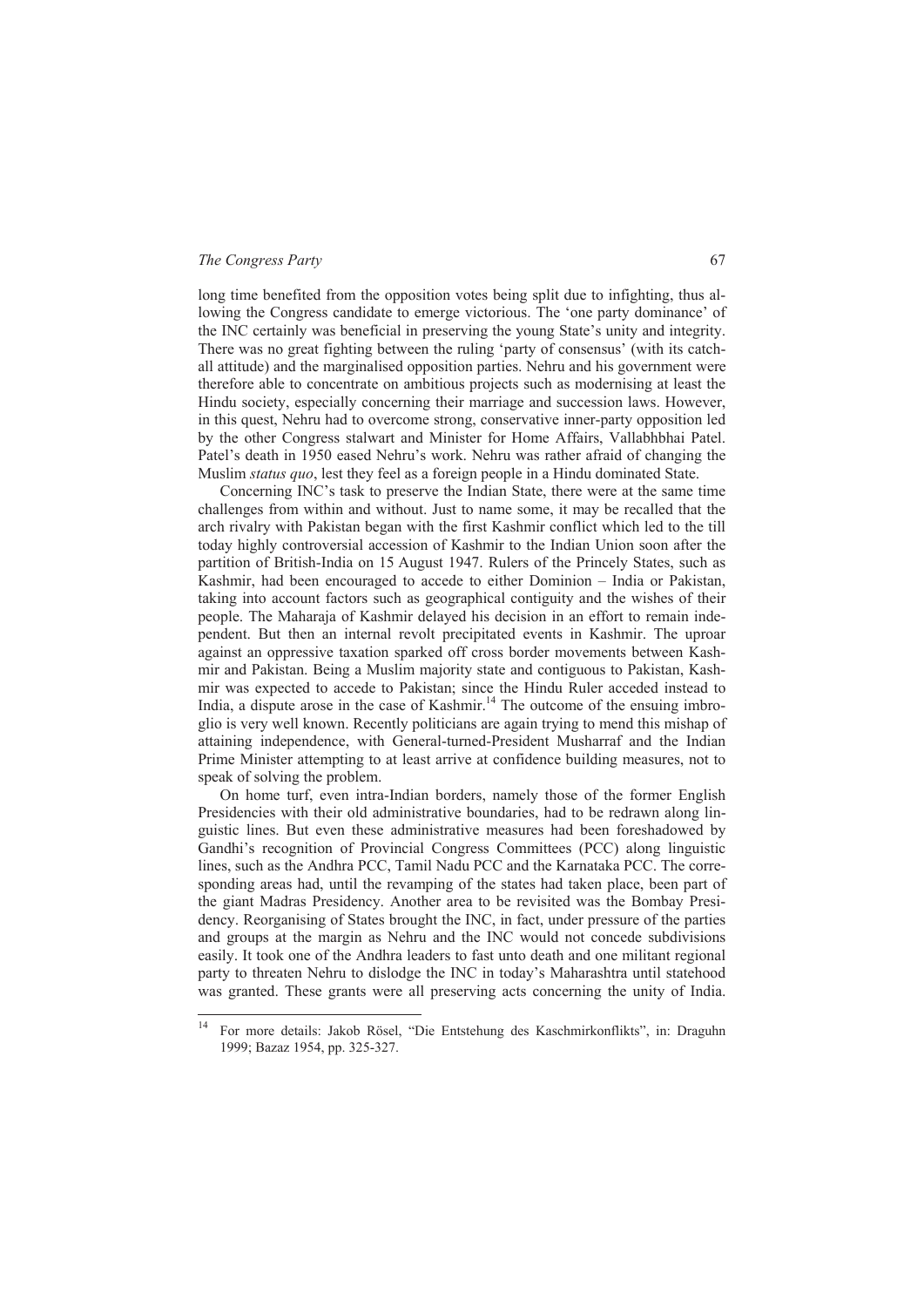Both Andhra Pradesh as well as Maharashtra have been strongholds of the INC. This is not particularly true anymore today. As the German historians Hermann Kulke and Dietmar Rothermund point out, in those days, 'whenever the Congress came to terms with the federal plurality of India, it gained added strength rather than any loosening of its hold' (Kulke/Rothermund 1999: 302).

Soon after Nehru's demise the decline of the INC began. Not quickly and not even immediately visible for the outsider. Indira Gandhi, Nehru's daughter, inducted to the helm of affairs as a compromise candidate by the Congress High Command, could for some time keep up the image of an invincible INC as the party of consensus. As can be seen from table 1, ever since the 1967 elections there has been steady downward movement in Congress' fortunes with sporadic highs and lows, but with the downhill direction prevailing. Whereas in the early stages of post-independence the INC was commanding a thumping three-quarter majority, this has been reduced by and by to around one quarter, which mirrors its popular vote support.

Today it is argued, that coalitions are inevitably to stay in India given its diversity and the electoral system of voting. One may rightly ask why, in the early phase of India's independence, there were such clear majorities for the Congress. One answer runs thus:

Congress was inseparably linked with the independence struggle and consequently its candidates continued to win not only at the centre but also in the states. But once the aura of the independence struggle began to fade and new challenges and new aspirations began to surface, the people found other parties and leaders to voice their concerns and aspirations and in whom to repose their trust.

This contention finds support in the following chart which shows the popular votes for the INC and other national parties declining. This reveals that not only support for the INC was dwindling but for other national parties as well.

| Election year                        | 1971 | 1977 | 1991 | 1996 | 1998 | 1999 |
|--------------------------------------|------|------|------|------|------|------|
| Popular vote for INC                 | 43.7 | 34.5 | 36.5 | 28.8 | 25.9 | 28.3 |
| Popular vote for<br>national parties |      | 85   | 81   | 69   | 68   | 67   |

**Table 2: Popular vote for the INC and national parties** 

Source: Zoya Hasan; E. Shridaran; R. Sudarshan, *India's Living Constitution*, permanent black, New Delhi 2004, p. 144.

The INC along with the other national parties started losing support, so much so that more and more powerful regional parties on the fringes became the king-makers in the centre. Whilst the INC was until recently opposed to coalitions in the centre they have even adapted to this fairly new feature of Indian party politics. It was not easy

<sup>15</sup> Ravi P. Bhatia, "Consequences of Electoral Systems on Coalition Governments", in: Singh/Mishra 2004, p. 269.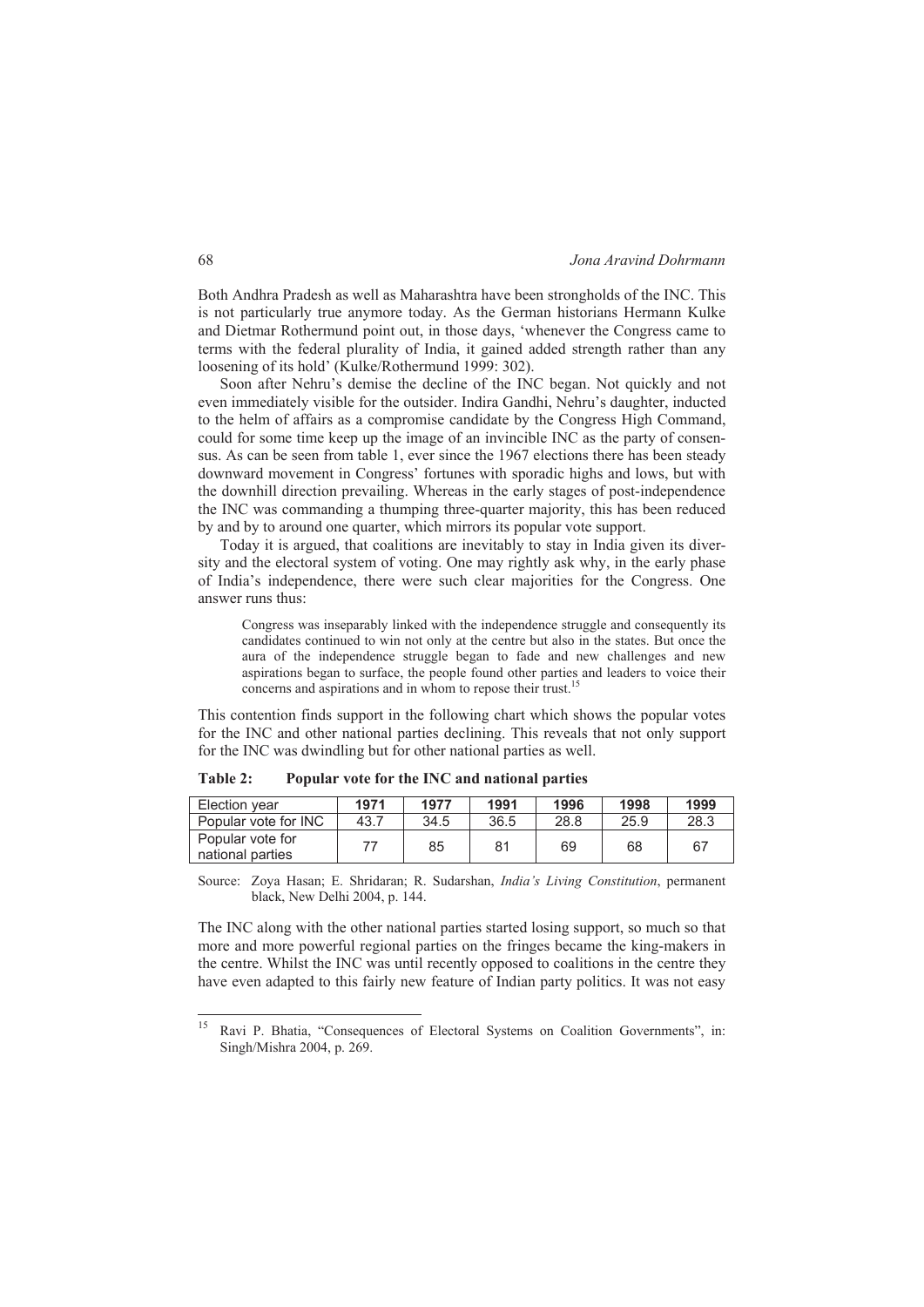for the party who thinks itself as being the natural party of governance. Speeches of Sonia Gandhi illustrate that until as late as September 1998 the INC leadership thought – as though not having participated in the past 10 years of party politics – that

this [the coalitional phase] is a passing phase and we will come back again with full force and on our steam. […] In the last few months, I get the feeling that the country, fed up with over two years of non-governance, is waiting to give us another chance.<sup>16</sup>

Soon after, Vajpayee's government fell due to the withdrawal of the support of one of its allies, the AIADMK (All India Anna Dravida Munnetra Kazagam) and its leader Jayalalithaa. The INC also had its hand in this tactical move. But it miscalculated upon its own power status, as one of its regional leaders, the Congress strongman from Maharashtra, Sharad Pawar, together with like-minded politicians, broke away from the INC, forming the NCP (National Congress Party) because they had apprehensions about Sonia Gandhi's foreign origin. Gandhi dramatically submitted her resignation from the post of party president. What followed was a high drama, Congress being at its best, of sycophancy and farcical shows of loyalty, resulting in Gandhi's reinstatement as Congress President.

Even this blow did not immediately prompt reconsiderations on the INC's policies towards other parties. It took the now former 'party of consensus' another five years to realise openly, that coalition politics were to stay in India, not just as an aberration of Indian politics, but as one of its salient features – at least in the foreseeable future. In its Shimla conclave in June 2003 the INC finally came to terms with the ground realities of its electoral prospects, seeing their support shrinking in key states like Uttar Pradesh, Bihar, West Bengal and Tamil Nadu. The INC now seemed to understand that their weakness in these populous states would not be transitory and that they would have to tie up with other parties, whom they had earlier just regarded as the 'margin', at best able to exert limited pressure. Unexpected by almost everyone, in May 2004 the tables turned again in favour of India's grand old party. It was not a landslide victory though, as many Indians like to name it when an unforeseen change of government occurs. As can be seen from table 1, the INC, though losing in its popular vote share by another 2.1 per cent, still managed to raise its seat tally to 145 (as against 114 in the previous election of 1999).

Despite the fact that the INC once again became the single largest party in the *Lok Sabha*, and having tied with several other smaller parties, this coalition, going by the name 'United Progressive Alliance', was not able to win a majority. It is dependent on the 'outside' support of the two Communist Parties of India. Termed as fragile, this novelty – for INC-conditions – has completed its first year of governance. The electorate had by and large repudiated the 'Shining India'-campaign of the NDA-government (National Democratic Alliance) which was also marred by com-

<sup>16</sup> 16 Sonia Gandhi during the 'brainstorming session' of the INC in Pachmarhi in September 1998 quoted in: Thakurta/Raghuraman 2004, p. 161.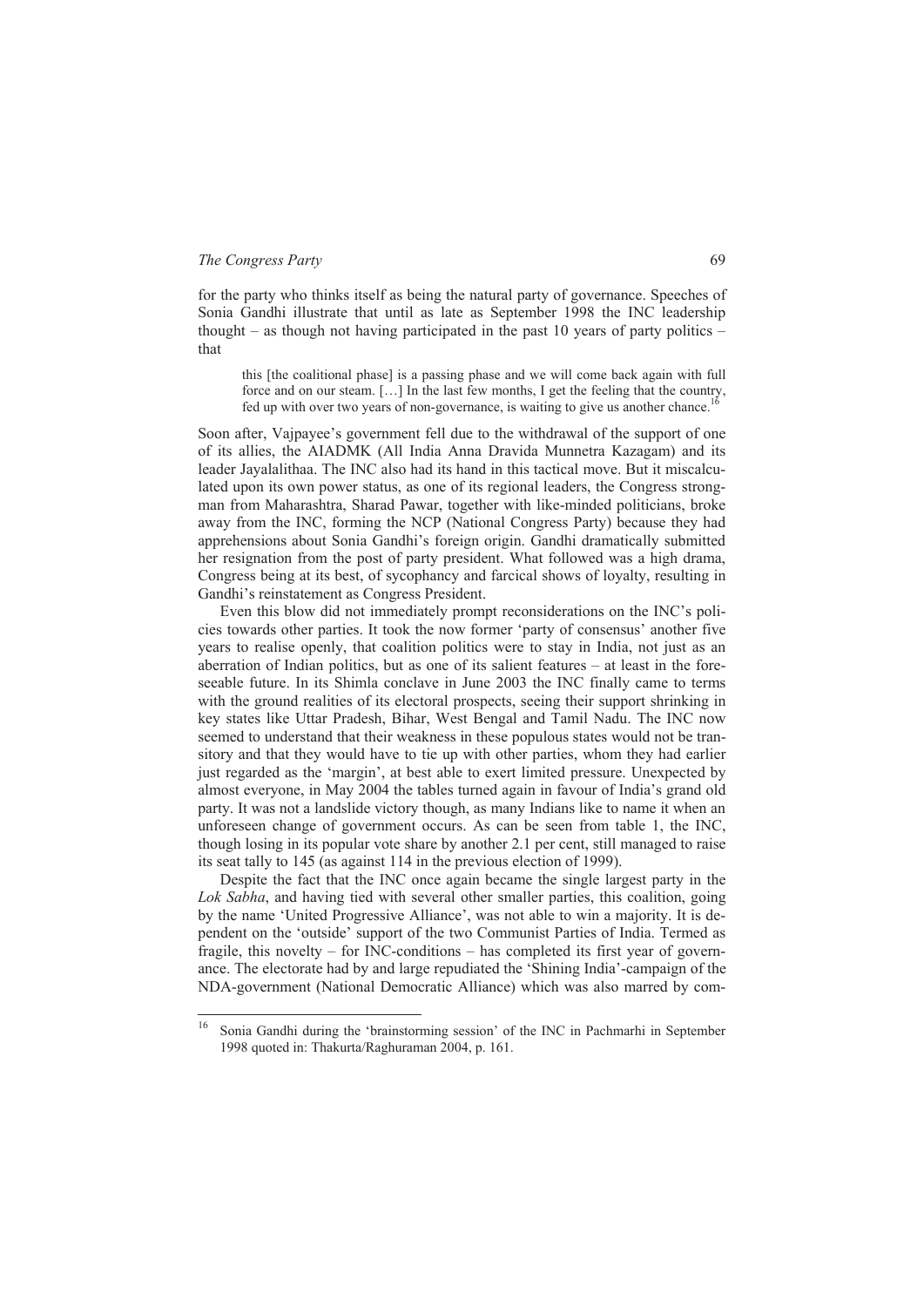munal outbursts and even state endorsed pogroms in Gujarat. Lastly, the issue of Sonia Gandhi's foreign origin did not spark protest of the voters.<sup>17</sup> As leader of the triumphing party she was destined to become India's next Prime Minister. After the elections were won, the Congress Parliamentary Party elected her as their leader. But soon thereafter she sprang a surprise on friends and foes alike by renouncing her claim to be Prime Minister and recommending the senior Congress leader Dr. Manmohan Singh for this post. Whatever her ulterior motives may haven been, this was the wisest move she could contemplate as this took all the steam out of the campaign directed against her.

Whatever is to be said of the INC, it has accepted the rules of democracy (except for the comparatively brief period of Emergency in the mid-1970s), thus adding another preserving factor to the Indian State. It has never – not even actually during the Emergency – tried to eliminate political competitors.<sup>18</sup> It would probably have had ample opportunity to do so, completely ruling India in the centre as well as on the state level. But democratic culture, which for a long time had been the 'umbrella'-quality of the INC within its own fold, later was applied to the parties outside its setup. And these parties have reciprocated this mind-set. The democratic quarrel may not always have been executed in a cultured manner, but it was nevertheless democratic. Thus, till today Nehru's ideas of fair play in politics and more particularly in democracy are prevailing. How strong the other preserving factor concerning the Indian State still is, namely the Indian or Nehruvian concept of secularism, remains to be seen. As the other parties also largely adhere to the democratic forms of opinion-formation, it cannot be seen as a big surprise – as some western commentators do – that political power in India passes from one hand into the other relatively smoothly. Charges of election fraud on a big scale are also seldom or never heard of in India. Despite all shortcomings the INC can be regarded as Preserver of the Indian State as under the rule of this party a viable democratic State was established with supporting salient features such as the secular outlook of the State. Furthermore, under Nehru's and his successor's leadership the INC managed to ward of external and internal challenges in order to preserve the State. Given the limited space of this article, these are merely some factors which may be seen as having had preserving tendencies concerning the Indian State/Union or the Unity of India.

<sup>17</sup> 17 See a very interesting write-up on this issue by Uwe Skoda, "Wahlverwandtschaften - Zur Verbindung von Politik und Verwandtschaft im indischen Wahlkampf", in: *Südasien-Informationen*, Nr. 6, July 2004.<br><sup>18</sup> This contention is ironically not true for the inner-party democracy of the INC, where it

often willingly submitted itself to the dynastic rule by the Nehru-Gandhi clan ever since Indira Gandhi acquired unquestioned control over the party by splitting it in 1969. For further elaboration *vide*: Thakurta/Raguraman 2004, pp. 143-149.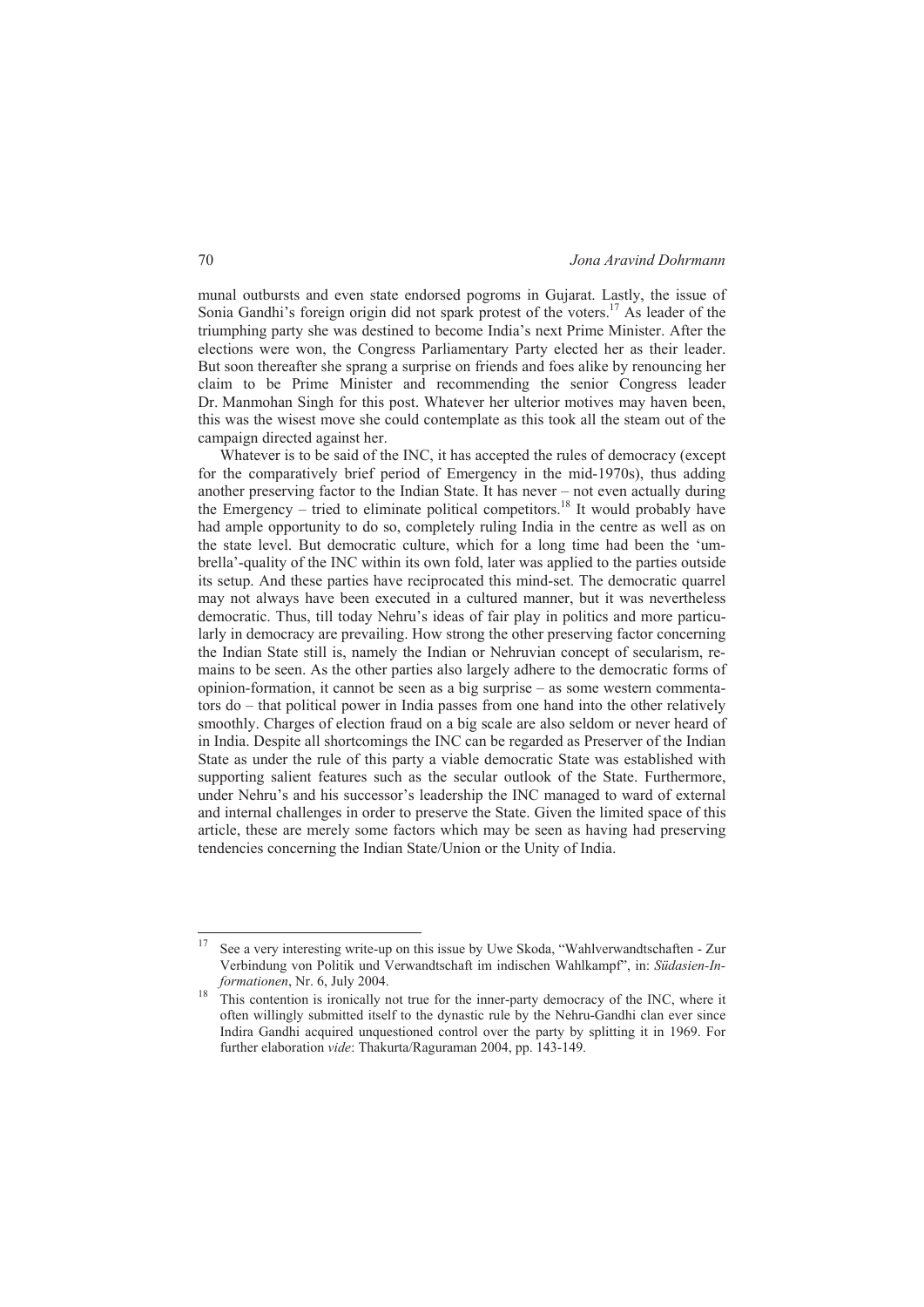## **5 Destroying India?**

Nevertheless, the INC cannot be spared concerning the discussion of more destructive attitudes taken up by the party. As was said before, the INC projected itself as the guardian of secular interests, thus maintaining one of the main pillars of the Indian State as promulgated by the Constitution. The secular heritage was derived from the period of the independence struggle. Still, political opponents often branded the INC 'pseudo-secular', which though being a tendentious allegation, is not altogether to be done away with. Often, when it seemed opportune, the INC resorted to 'playing the Hindu Card'. This basically means that the INC was trying to avoid the impression that it was pampering Muslims and thereby abandoning the Hindu majority's interests. Right from Nehru's times onwards, secularism was not on the agenda of every Congressman. This prompted Nehru to remark in his autobiography, that "many a Congressman was a communalist under his nationalist cloak." Gunnar Myrdal, the Swedish pioneer of developmental policies, even saw communalist roots in the INC in the frequent usage of Hinduistic symbols and idioms by Mahatma Gandhi.<sup>19</sup> This perhaps explains why the Muslim League was estranged from very early on.

Compromising the inner fabric of the Indian Union was quite often done when the INC felt its power being weaned away by other parties who were conquering the political space, which for a long time had been unquestionably occupied by the Congress.<sup>20</sup> The Gujarat riots, which cost the Muslim population of Gujarat dearly, are still fresh in memory. The Sangh Parivar, or group of right-wing organisations and parties, had sparked off a pogrom against the minority to avenge an ostensible assault of Muslims on Hindu activists (*kar sevaks*) who were returning from Ayodhya in the now infamous town of Godhra, where 58 people died in a burning train car of the Sabarmati Express.<sup>21</sup> In the aftermath of this tragedy, which hit the state just a year after the epic earthquake of 2001, the INC tried to regain power. But rather than confronting BJP's aggressive Hindutva policies (promoting Hinduism as the way of life for Indian) head-on, the events in Gujarat revealed how devoid the INC was of having a coherent strategy in its attempts to counter the Sangh Parivar. The INC gambled on accepting one of the former BJP Chief Ministers, Shankersinh Vaghela, into their ranks, not as a mere party member but as the Gujarat Congress Chief. Vaghela had been a RSS activist for the better half of his political career, but had quit the BJP on grounds of factional infighting. First, he formed his own party

<sup>19</sup> 19 Myrdal 1968, p. 236, where he further elaborates that 'despite it broadminded leaders and secularist resolutions, the Congress was basically Hindu in outlook.' He contends that the more successful the INC became, the more it transformed into a Hindu party in the eyes of many Muslims, so that 'it was thus Gandhi more than anyone else who helped transform Jinnah from a keen Indian nationalist into the architect of Pakistan'.<br><sup>20</sup> For more details see Dohrmann 2002, pp. 177-183.<br><sup>21</sup> For details see Zakaria 2002

<sup>21</sup> For details, see Zakaria 2002.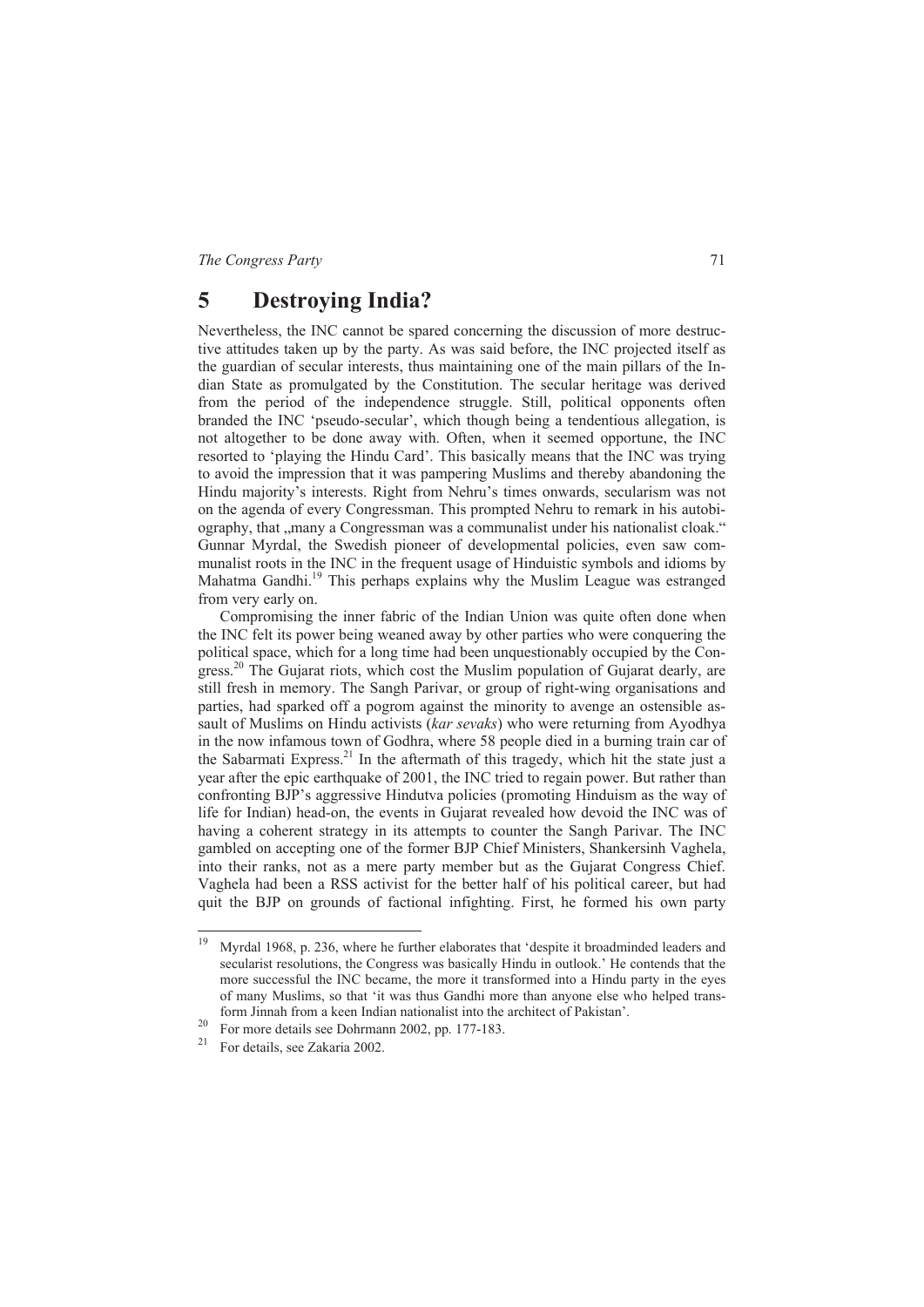(Rashtriya Janata Party), but after it did not fare well in the elections it merged with the INC.

The upcoming elections in December 2002 were widely seen as a battle between Narendra Modi's sectarian Hindutva and secularism. Instead of castigating the stateendorsed pogroms against Muslims, individuals and organisations close to Vaghela attacked the Modi government for not having done enough to completely eliminate cow slaughter in the state, while slaughtering human beings was anathema. Not unjustly, the INC for utilising this strategy was seen as furthering a 'soft Hindutva', so as not to lose out on the successful campaigning of the BJP in the state. INC's opportunism was so obvious that even Modi was able to cheer up the crowds attending his speeches by remarking,

that the people of Gujarat were known for their willingness to pay a couple of Rupees more to buy 'the real thing' rather than settle for an imitation product. 'Don't buy copycat products', he exhorted the crowds, drawing appreciative chuckles and applause (Thakurta/Raghuraman 2004: 170).

The INC was punished with an annihilating election result. The BJP romped home with a staggering two-thirds majority. This too, in the home state of the Mahatma. Probably the devastating results for the INC did not occur on account of the, in fact, severely communally polarised society but due to the adoption of a faulty campaign strategy to woo the electorate of Gujarat. This may, to some extent, be verified by the *Lok Sabha* elections of 2004 when the INC managed to garner 12 of the 26 assembly seats by returning to old values, thus reducing the gap between the BJP and itself. It may be remarked that the INC would probably make some headway if it adopted a clear-cut secular strategy, as BJP's Gujarat unit is a seriously divided body. Recently some high-ranked politicians approached the BJP leadership in Delhi requesting the removal of its erstwhile crowd puller, Modi, as he is internally and more so internationally becoming a liability. So far to no avail.

After presenting this more recent example of the INC's failures (which of course had manifold precursors) the evergreen of reproaches against the INC must be mentioned: the internal Emergency from 1975 to 1977. This seems to be a blot on the so far clean vest of the INC concerning its democratic credentials. During this period, many Indians and India's friends abroad started doubting whether India would survive as a democratic country or whether it would finally join the ranks of other postcolonial societies as an authoritarian state. Even the renowned Professor for Political Science in California, Ram Mohan Roy, in 1975 stated that

the era of a free-wheeling press, impassioned parliamentary debates and brilliant oratory by the opposition is over. It would be unrealistic to expect a willy-nilly return to the pre-Emergency openness and freedom.<sup>2</sup>

 $22$ 22 Ram Mohan Roy quoted in: Bipan Chandra 2003, p. 278.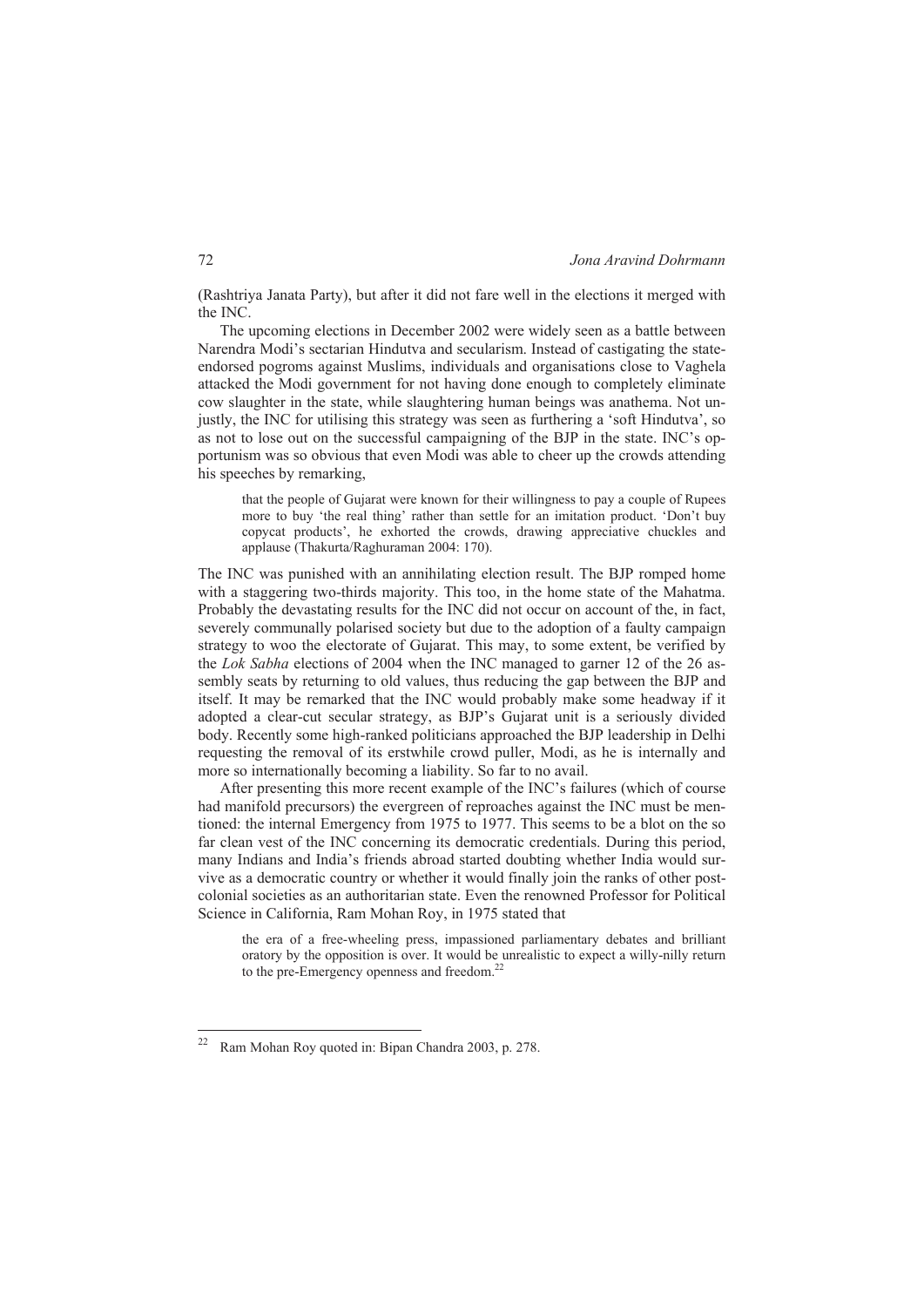What had happened to pass such harsh words on India's democratic set-up? In the years 1974 to 1977 India went through fairly turbulent weather. From January 1974 to June 1975 India experienced a series of agitations, called *bandhs* and *gheraos*  (strikes and shutdowns). Preceding that Indira Gandhi asserted her authority within the INC, which she had deliberately split in 1969, and as well as in the Indian political scene. In the 1971 elections, the INC swept the polls and wanted to regain its stand in the states where the party had faltered. The Bangladesh war and Indira Gandhi's election campaign to remove poverty with the telling slogan '*garibi hatao*' ('remove poverty') enhanced her position in the Indian polity so much so that she and the Congress leadership felt it must acquire all the levers of power in the states, which were, after all, the agencies for implementing much of the needed reforms and developmental programmes and policies. The states' legislative assembly election brought a huge victory to the INC. Indira Gandhi and the INC had now unified the political command in the centre and the states, giving Gandhi virtually complete control over the party, her cabinet and the chief ministers. This dominance was not even achieved by her father, Nehru, in his time.

But dark shadows were already lingering across the political skies of the INC. India was hit by an energy crisis which made oil prices rise and sparked inflation. This in turn sent the cost of fertilisers to soaring heights and exacerbated the industrial recession. This tendency could not be immediately reversed and was aggravated by a political crisis. General protests led by eminent leaders, still known from the independence struggle such as Jayaprakash Narayan ('JP Movement'), made the political climate suffocating for Indira Gandhi. She could not curb these challenges in political discourse and resorted to imprisoning most opposition leaders. Then, Indira Gandhi's immediate opponent in the general elections, Raj Narain, had filed an election petition against her, challenging the validity of her election on grounds of misappropriation of government funds and facilities during her election campaign. She could only retain the prime ministerial post by resorting to coercing the President to declare a national emergency instead of admitting that this was her own personal emergency (Kulke/Rothermund 1999: 304). As Kulke and Rothermund go on, the Emergency threw up a mixed bag of results:

The Emergency measures did lead to a certain improvement in the economic situation: no strikes were allowed, inflation was curbed and general discipline greatly improved. But all this was at the cost of the loss of civil liberties, which were, after all, the most cherished heritage of the Indian freedom movement (Kulke/Rothermund 1999: 304).

This view is supported by Chandra, who in the concluding chapter of his book on the Emergency, outlines in a rather balanced way the benefits and drawbacks regarding the Emergency. In the heated inner political situation Indira Gandhi was faced with the choice of total surrender or a fight to the end. She responded by resorting to authoritarian rule, thereby morally betraying her liberal-democratic up-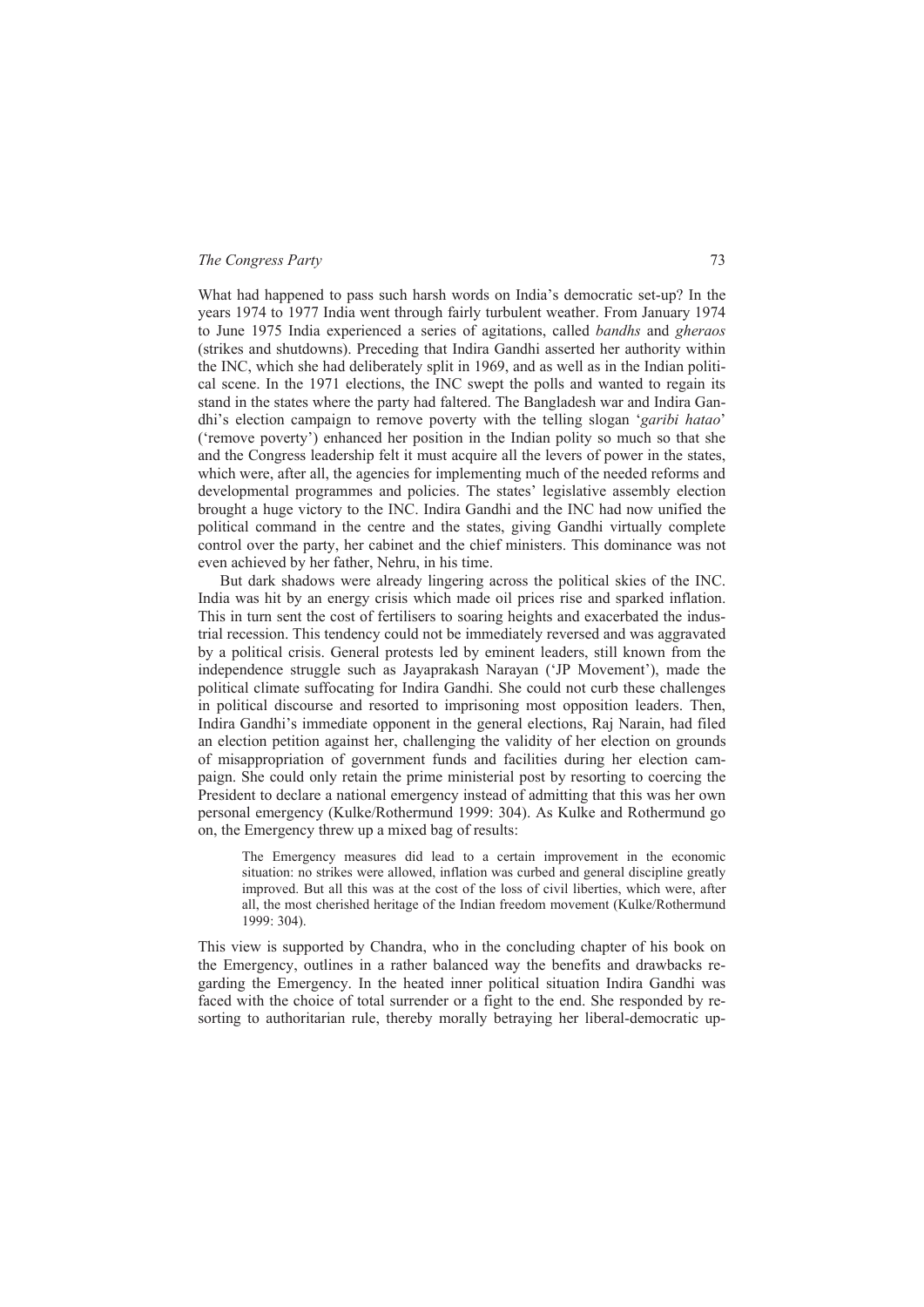bringing and the ideals of the independence movement of which she was also part and parcel.

The very goals the INC fought for zealously during the pre-independence era were compromised by Indira Gandhi and the INC callously. They tampered with governmental structures and weakened all government and civil institutions. Parliament and Cabinet were converted into nodding entities. Civil constitutional liberties, such as the freedoms of expression and association and the right of *habeas corpus* (the right to appeal to the courts against arbitrary arrest) were suspended. Her own party, the INC, suffered probably the most. It was just expected to be a disciplined organisation without any inner party democracy, riddled by splits and popular contempt. The party far from being a cadre party was in an advanced state of decay, having become totally dysfunctional as power was concentrated in few hands.

This beleaguering and sullen situation ended when Indira Gandhi suddenly at the end of 1976 announced that elections were to be held in early 1977. In these elections the opposition had learnt its lesson from former elections concerning the electoral system and put up only one common candidate against the Congress candidate so as to avoid the splitting of votes in favour of the INC. Popular vote plummeted to an unprecedented 34.5 per cent and an even worse representation in the Lok Sabha of only 28.4 per cent of the seats.

The INC in the end did not destroy the delicate fabric of Indian democracy but severely jeopardised India's federal and liberal structures, bringing the country to the brink of ushering in an authoritarian state. As a by-product, one may say, the announcement of elections after the Emergency commenced Indian coalitional politics, bumpy as the initial stages might have been. The INC susceptibility towards a stronger Hindu slant in its policies also shows that there are other concepts of the Indian State prevailing in India. Not only the BJP and its right-wing parivar organisations favour a State which adheres to 'hindutva' as the guiding line. These ideas are also well-known in Germany where some politicians from the conservative side declare that Christianity is the guiding culture ('Leitkultur') of the German State. A change in concept in India would have a strong impact on the Indian State. Whether it would be as viable as the prevailing one is difficult to answer. So far the INC has always returned to secular values so as to not to destroy the fragile fabric of Indian society and at the same time maintaining the integrity of the Indian State.

## **6 Conclusion**

The aforementioned deliberations in which the allegory of the *Trimurti* is thrust upon the INC shall help in identifying the party's contribution to the formation of the Indian State. It reveals that the INC as the champion of the fight for independence was not always complying with its own high ideals when it came to dealing with crisis and opposition in the political arena. One may ponder what might have happened if Mahatma had succeeded in persuading his party colleagues to dissolve the INC and transform it into a welfare society. The day before he was assassinated,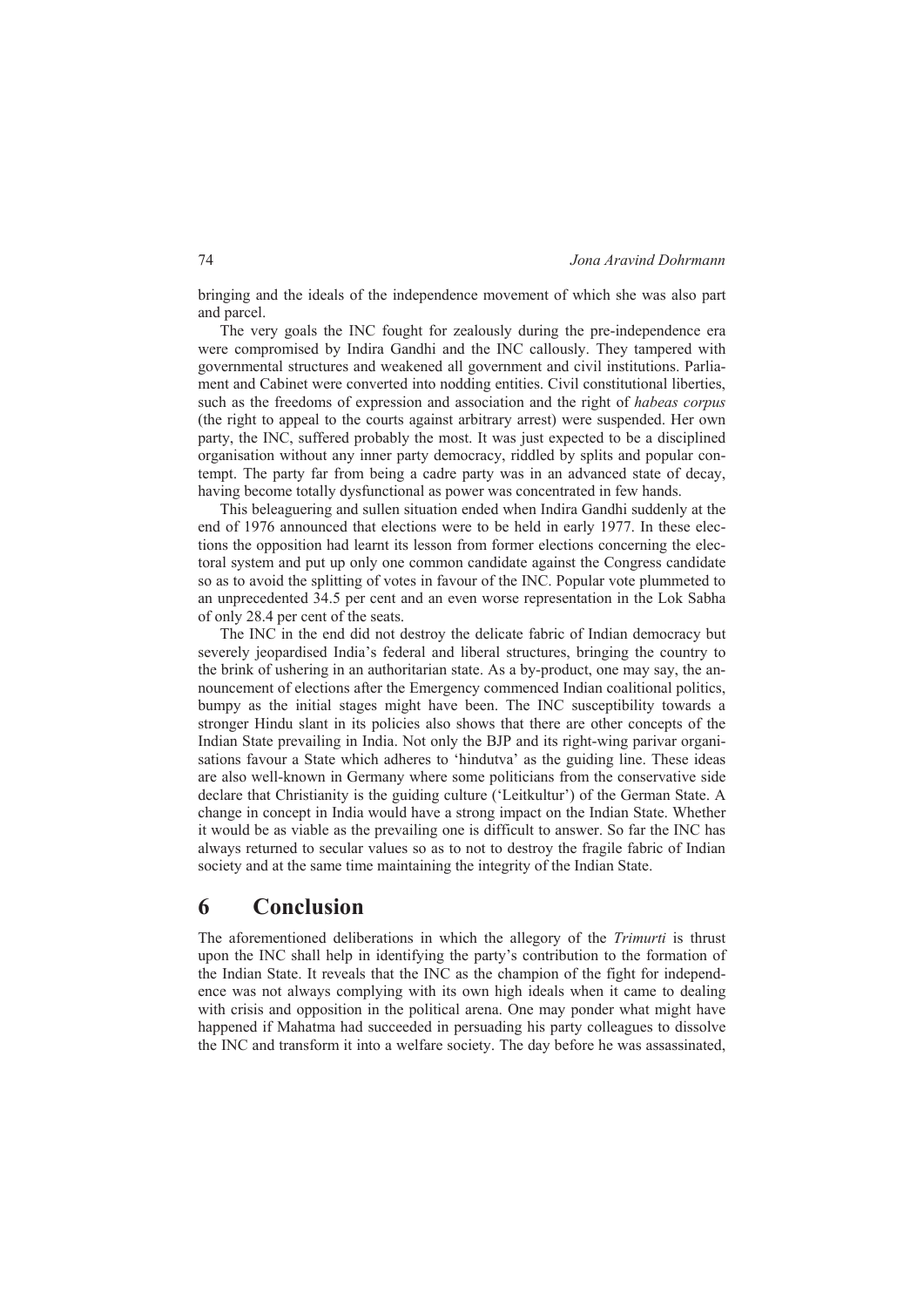the Mahatma drew up a constitution for the INC that would enable the Congress to effectively complete the social revolution for which the independence of India had cleared the way and to guide the politics of the country instead of being reduced to the status of a mere party machine in the hands of the ruling group. He went on to tell the Congressmen, that

though split into two, India having attained political independence […] the Congress in its present shape and form has outlived its use. India has still to attain social, moral and economic independence  $[\dots]$  [The Congress] must be kept out of unhealthy competition with political parties [...] and communal bodies.

With the best of intentions he wished the All India Congress Committee (AICC) to resolve to disband the existing INC and 'flower' into a *Lok Sevak Sangh* (People's Welfare Organisation). Gandhi already in the 'creational period' of the INC prophesied future weaknesses of the organisation which were subsequently to emerge. Nehru and the other leaders – as you would expect – were in no mood to pay attention to the Mahatma's advice. As *Jha* wryly remarks, the Congress leadership put Gandhi's proposal 'quietly on the shelf' (Jha 2004: 147) and changed its role from spearheading the national movement to that of a political party controlling all the levers of power. It is purely hypothetical to wonder about what might have happened to the Indian State without a strong INC at the centre. Looking at neighbouring Pakistan, India might have gone the same way had the then emerging parties not firmly established a stable democracy. Perhaps India would have drifted apart for want of strong leadership. A weak centre may not have been able to control disintegrating tendencies based on language or ethnicity. Little states may have tried to hold the centre captive by threatening it with secession, like the tail wagging the dog. However, wisdom gained through hindsight does not really help in shedding light on the issues; it only allows conjecturing developments.

The INC has certainly played a leading role in the creation of the Indian Union as we know it today. Through its political grasp over the entire country, it in many ways managed to preserve the liberal-democratic set-up of the nation, so much so that the INC itself was not able to destroy it in the darkest hour of the INC rule – the Emergency. The eventual advent of the coalitional period initially saw the Congress off from the centre stage of power in Delhi. The last election held in 2004 has demonstrated that the INC, in spite of its steep decline from the early decades of independent India, should not be written off as a political force, but that it proves to be astonishingly resilient to wage new struggles in a much changed political arena. The INC has understood the pattern of the new coalitional era. The leadership of the INC, much as it still might be thinking the INC to be the 'natural party of governance', diligently mask their wishful thinking and so far play their role well in the coalition of the day.

 $23\,$ 23 Gandhi's Last Will and Testament in: Jha 2004, p. 149.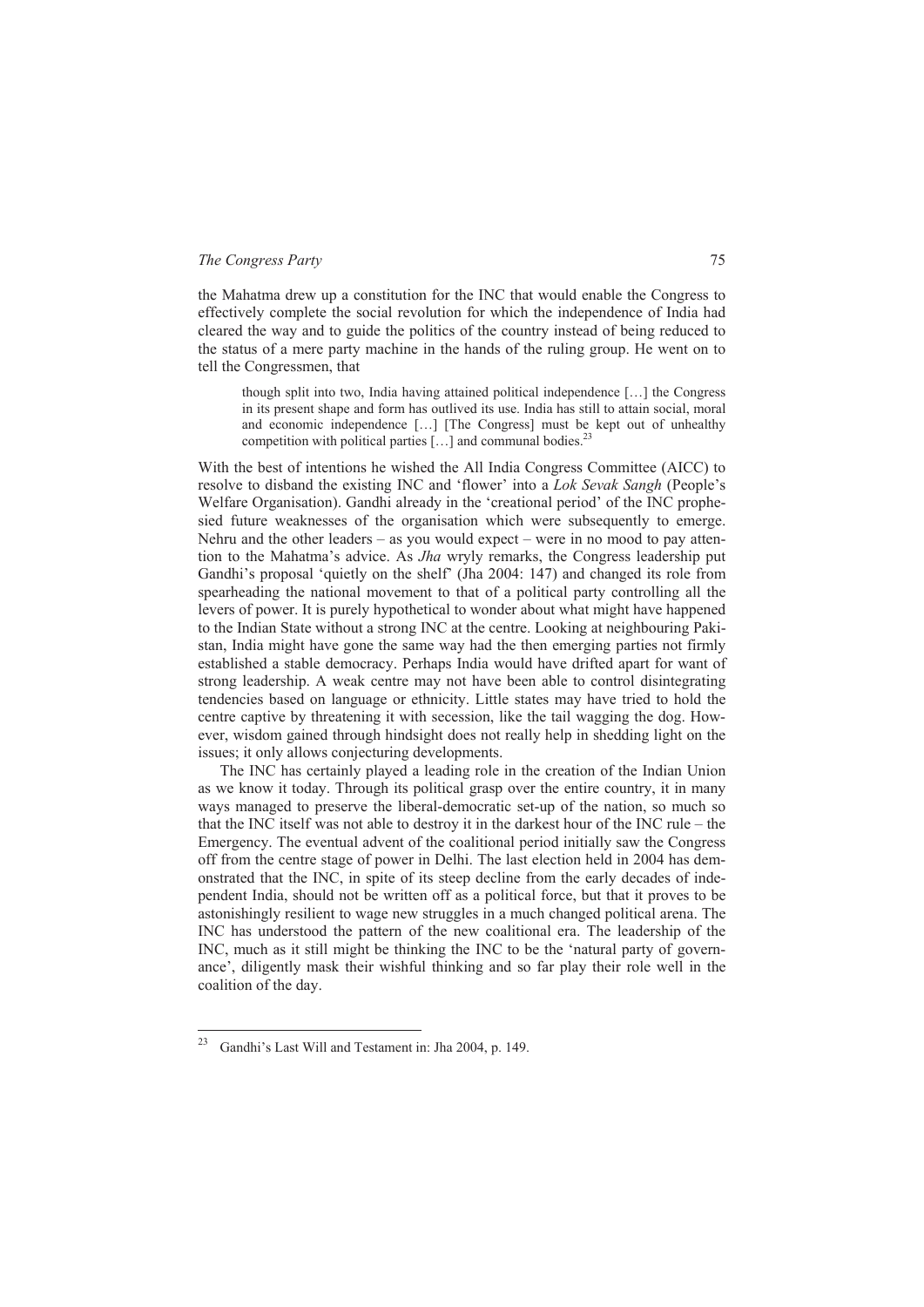The INC has heeded the advice of their British founder father that 'nations by themselves are made' and it is yet to be seen how it will further develop India, whether the government will really opt for the poor and thus fulfil Mahatma Gandhi's dream of attaining social, moral and economic independence.

> Are ye Serfs or are ye Freemen, Ye that grovel in the shade? In your own hands rest the issues! By themselves are nations made! (Sir Allan Octavian Hume, "Awake")<sup>24</sup>

## **Bibliography**

- Brass, Paul R. /Robinson, Francis (editors) (1987), *Indian National Congress and Indian Society, 1885-1985*, South Asia Books, Philadelphia
- Chandra, Bipan (editor) (1998), *India's Struggle for Independence*, Penguin Books, 21<sup>st</sup> edition, New Delhi
- Chandra, Bipan (2003), *In the Name of Democracy JP Movement and the Emergency*, Penguin Books India, New Delhi
- Dohrmann, Jona Aravind (2002), *Directive Principles of State Policy in der indischen Verfassung*, ERGON, Würzburg
- Draguhn, Werner (editor) (1999), *Indien 1999*, Institut für Asienkunde, Hamburg
- Hasan, Zoya (editor) (2004), *Parties and Party Politics in India*, Oxford University Press, New Delhi
- Jaffrelot, Christophe (2005), *Dr Ambedkar and Untouchability*, permanent black, New Delhi
- Jha, D.C. (2004), *Mahatma Gandhi The Congress and the Partition of India*, India Research Press, New Delhi
- Kulke, Hermann/Dietmar Rothermund (editors) (1999), *A History of India*, Routledge, 3rd edition London and New York
- Mehra, Ajay K./Khanna, D.D./Kueck, Gert W. (editors) (2003), *Political Parties and Party Systems*, Sage Publications, New Delhi
- Mehrotra, S.R. (2005), *Towards India's Freedom and Partition*, Rupa & Co., New Delhi

Myrdal, Gunnar (1968), *The Asian Drama*, Clinton, Massachusetts

Nehru, Jawaharlal (1980), *An Autobiography*, Oxford University Press, New Delhi Reprint

Rothermund, Dietmar (1993), *Staat und Gesellschaft in Indien*, Mannheim

Rothermund, Dietmar (1995), *Indien – Kultur, Geschichte, Politik, Wirtschaft, Umwelt*, C.H. Beck Verlag, München

 $24$ Second stanza from poem by Sir A.O. Hume, taken from "The Old Man's Hope" (Calcutta, 1886), cited in: Mehrotra 2005, p. 75.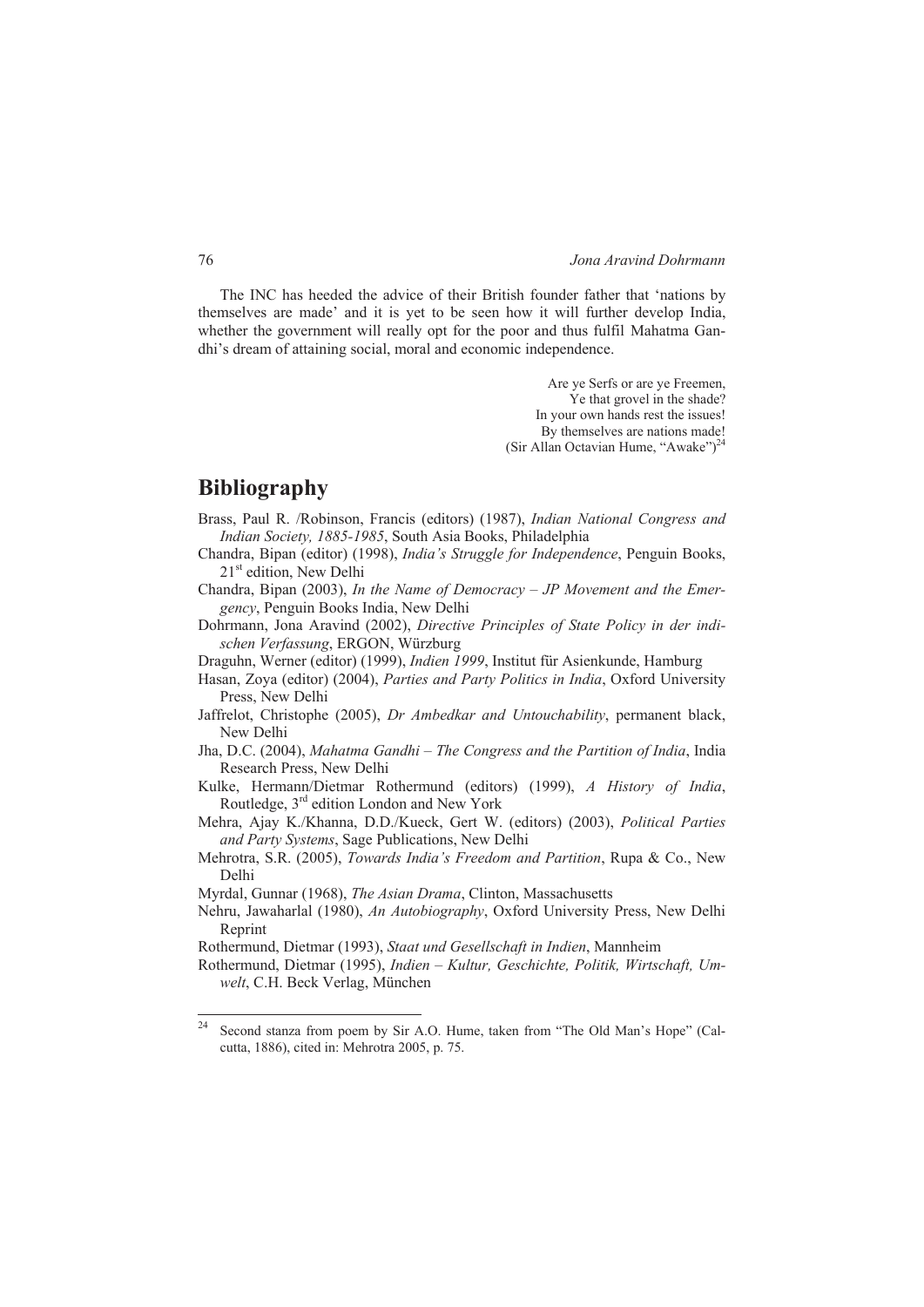Singh, Mahendra Prasad/Mishra, Anil (editors) (2004), *Coalition Politics in India – Problems and Prospects*, Manohar, New Delhi

Smith, Donald Eugene (1963), *India as a Secular State*, Princeton, New Jersey

- Thakurta, Paranjoy Guha/Raghuraman, Shankar (2004), *A Time of Coalition Divided We Stand*, Sage Publications, New Delhi
- Zakaria, Rafiq (2002), *Communal Rage in Secular India*, Popular Prakashan, Mumbai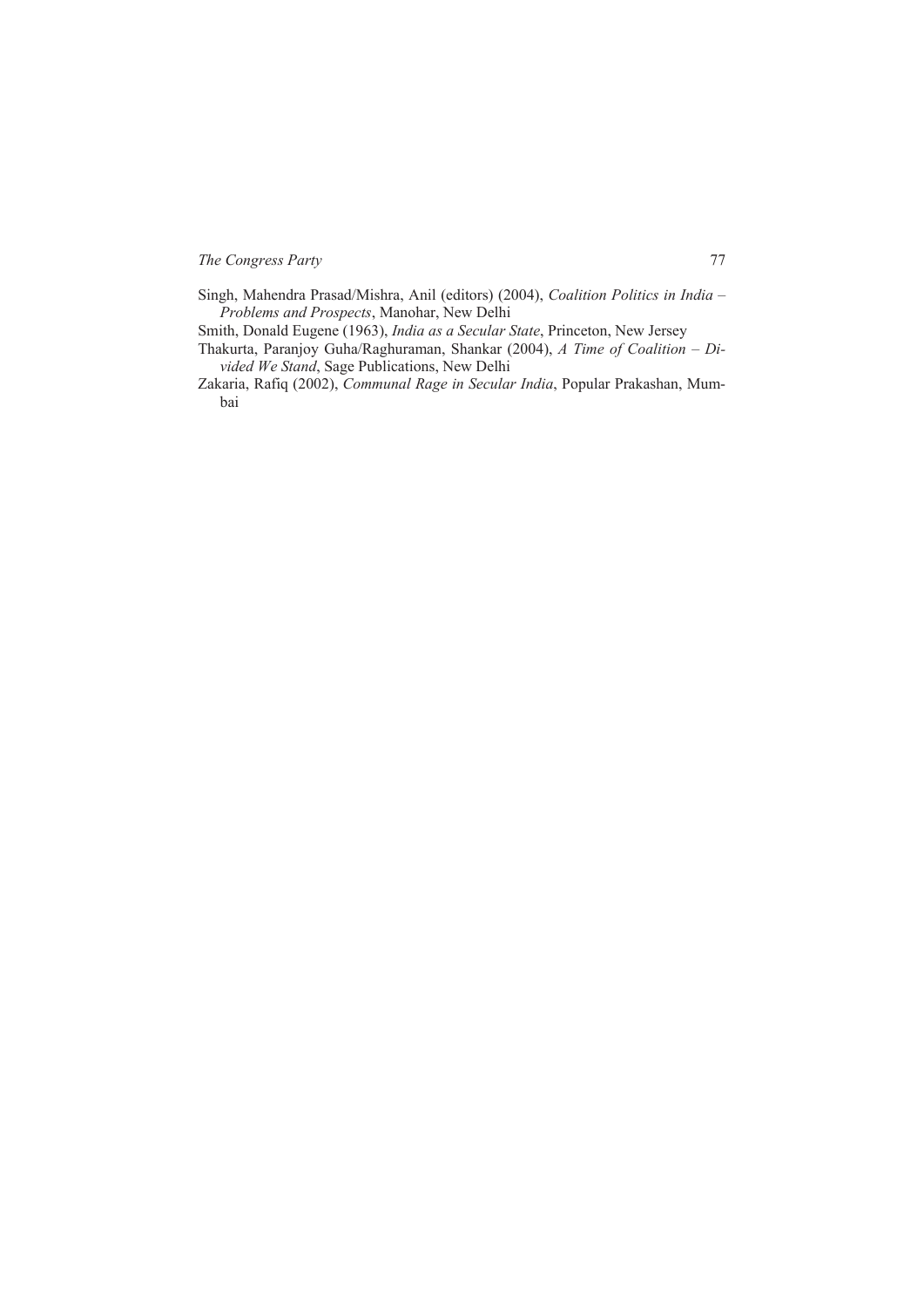## Günter Schucher Christian Wagner (Hrsg.)

## **Indien 2005 Politik Wirtschaft Gesellschaft**

Redaktioneller Beirat: Prof. Dr. Michael von Hauff Prof. Dr. Dietmar Rothermund

Beiträge von:

- Joachim Betz Peter Lehr Jona Aravind Dohrmann Bianca Stachoske Heinrich Kreft
- Beate Bergé Oliver Lamprecht Dirk Bronger Nadja-Christina Schneider Ole Frahm Johannes Wamser Sushila Gosalia Hans-Georg Wieck<br>Michael von Hauff Siegfried O. Wolf Siegfried O. Wolf Katharina Kluth Wolfgang-Peter Zingel



INSTITUT FÜR ASIENKUNDE Hamburg 2005